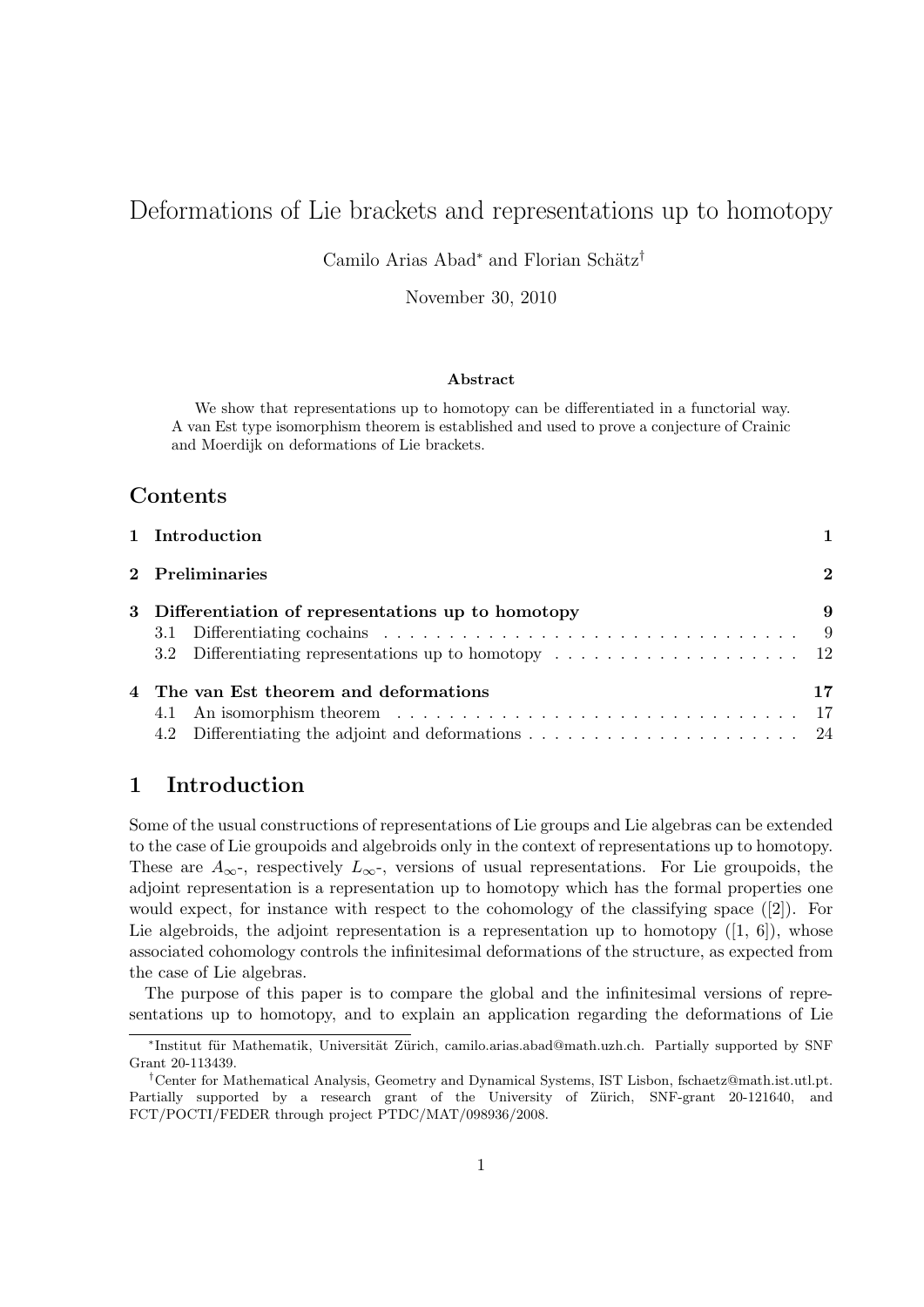brackets. We construct a differentiation functor  $\Psi : \hat{\mathcal{R}}ep^{\infty}(G) \to \mathcal{R}ep^{\infty}(A)$  from the category of unital representations up to homotopy of a Lie groupoid to the category of representations up to homotopy of its Lie algebroid. Moreover, we show that given a representation up to homotopy  $E$  of  $G$  there is a homomorphism

$$
\Psi: H(G, E) \to H(A, \Psi(E))
$$

from the cohomology associated to E to the cohomology associated to  $\Psi(E)$ . We prove a van Est type theorem, which provides conditions under which this map is an isomorphism (in certain degrees).

In [5] Crainic and Moerdijk introduced a deformation complex for Lie algebroids. Its cohomology controls the deformations of the Lie algebroid structures and arises in the study of the stability of leaves of Lie algebroids ([4]). Based on the rigidity properties of compact group actions, Crainic and Moerdijk stated a rigidity conjecture (Conjecture 1 of [5]) which gives conditions under which the deformation cohomology should vanish. In the case of a Lie algebra g, the conjecture corresponds to the vanishing of  $H^2(\mathfrak{g}, \mathfrak{g})$ , for  $\mathfrak{g}$  semisimple of compact type. We will explain how representations up to homotopy can be used to give a proof of this conjecture. Since the deformation cohomology of a Lie algebroid coincides with the cohomology associated to the adjoint representation, one can reproduce the usual proof for Lie algebras ([7, 8, 9]), once the differentiation functor and the van Est isomorphism theorem have been established in the context of representations up to homotopy.

The paper is organized as follows. Section §2 contains the definitions and general facts about representations up to homotopy. In Section §3 we construct the differentiation functor for representations up to homotopy. The main result of this section is Theorem 3.14. We begin Section §4 by proving a van Est isomorphism theorem, see Theorem 4.7. We then show that by differentiating the adjoint representation of a Lie groupoid one obtains that of the Lie algebroid (Proposition 4.10). At the end we prove the rigidity conjecture of [5], which is Theorem 4.11.

Acknowledgements. We would like to thank Alberto Cattaneo, Marius Crainic and Ionut Marcut for invitations to Zürich and Utrecht, where parts of this work were done. Camilo Arias Abad also thanks Marius Crainic for many discussions on this subject.

# 2 Preliminaries

In order to fix our conventions, we will review the definitions and basic facts regarding representations up to homotopy of Lie algebroids and groupoids. More details on these constructions as well as the proofs of the results stated in this section can be found in [1, 2]. Throughout the text, A will denote a Lie algebroid over a manifold  $M$ , and  $G$  will be a Lie groupoid over  $M$ .

Given a Lie algebroid A, there is a differential graded algebra  $\Omega(A) = \Gamma(\Lambda A^*)$ , with differential defined via the Koszul formula

$$
d\omega(\alpha_1, \ldots, \alpha_{n+1}) = \sum_{i < j} (-1)^{i+j} \omega([\alpha_i, \alpha_j], \cdots, \hat{\alpha}_i, \ldots, \hat{\alpha}_j, \ldots, \alpha_{k+1}) + \sum_i (-1)^{i+1} L_{\rho(\alpha_i)} \omega(\alpha_1, \ldots, \hat{\alpha}_i, \ldots, \alpha_{k+1}),
$$

where  $\rho$  denotes the anchor map and  $L_X(f) = X(f)$  is the Lie derivative along vector fields. The operator d is a coboundary operator  $(d^2 = 0)$  and satisfies the derivation rule

$$
d(\omega \eta) = d(\omega)\eta + (-1)^p \omega d(\eta),
$$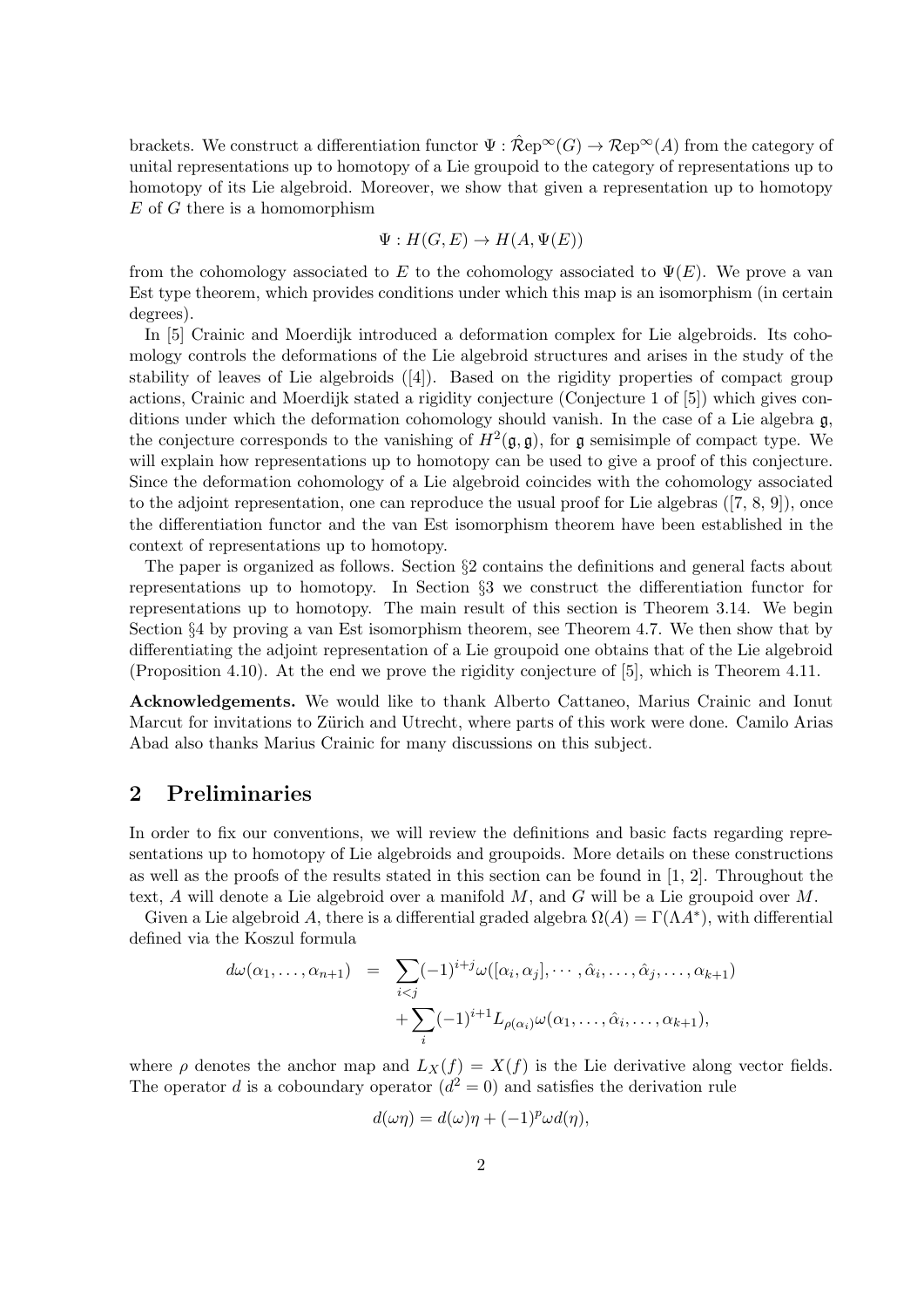for all  $\omega \in \Omega^p(A)$ ,  $\eta \in \Omega^q(A)$ .

Definition 2.1. Let A be a Lie algebroid over M. An A-connection on a vector bundle E over M is a bilinear map  $\nabla : \Gamma(A) \times \Gamma(E) \to \Gamma(E)$ ,  $(\alpha, S) \mapsto \nabla_{\alpha}(S)$  such that

$$
\nabla_{f\alpha}(s) = f \nabla_{\alpha}(s) \quad and \quad \nabla_{\alpha}(fs) = f \nabla_{\alpha}(s) + (L_{\rho(\alpha)}f)s
$$

hold for all  $f \in C^{\infty}(M)$ ,  $s \in \Gamma(E)$  and  $\alpha \in \Gamma(A)$ . The curvature of  $\nabla$  is the tensor given by

$$
R_{\nabla}(\alpha,\beta)(s) := \nabla_{\alpha}\nabla_{\beta}(s) - \nabla_{\beta}\nabla_{\alpha}(s) - \nabla_{[\alpha,\beta]}(s)
$$

for  $\alpha, \beta \in \Gamma(A)$ ,  $s \in \Gamma(E)$ .

The A-connection  $\nabla$  is called flat if  $R_{\nabla} = 0$ . A representation of A is a vector bundle E together with a flat A-connection  $\nabla$  on E.

Given a graded vector bundle  $E = \bigoplus_{k \in \mathbb{Z}} E^k$  over M, we denote by  $\Omega(A, E)$  the space  $\Gamma(\Lambda(A^*)\otimes E)$ , graded with respect to the total degree. The wedge product gives this space the structure of a graded commutative module over the algebra  $\Omega(A)$ . This means that  $\Omega(A, E)$ is a bimodule over  $\Omega(A)$  and that

$$
\omega \wedge \eta = (-1)^{kp} \eta \wedge \omega
$$

holds for  $\omega \in \Omega^k(A)$  and  $\eta \in \Omega(A, E)^p$ . When doing the wedge products, it is important that one takes the grading into account. See [1] a detailed explanation of the sign conventions used in the defintion in the wedge product. In order to simplify the notation we will sometimes omit the wedge symbol.

**Definition 2.2.** A representation up to homotopy of A consists of a graded vector bundle  $E$ over M and a linear operator

$$
D: \Omega(A, E) \to \Omega(A, E)
$$

which increases the total degree by one and satisfies  $D^2 = 0$  as well as the graded derivation rule

$$
D(\omega \eta) = d(\omega)\eta + (-1)^{k} \omega D(\eta)
$$

for all  $\omega \in \Omega^k(A)$ ,  $\eta \in \Omega(A, E)$ . The cohomology of the resulting complex is denoted by  $H(A, E)$ .

Intuitively, a representation up to homotopy of A is a cochain complex of vector bundles over  $M$  endowed with an  $A$ -connection which is flat up to homotopy. This is made precise as follows:

**Proposition 2.3.** There is a bijective correspondence between representations up to homotopy  $(E, D)$  of A and graded vector bundles E over M equipped with

- 1. A degree 1 operator ∂ on E making  $(E, \partial)$  a cochain complex of vector bundles.
- 2. An A-connection  $\nabla$  on E which respects the degree and commutes with  $\partial$ .
- 3. For each  $i > 1$  an End(E)-valued *i*-cochain  $\omega_i$  of total degree 1, *i.e.*

$$
\omega_i \in \Omega^i(A, \text{End}^{1-i}(E))
$$

satisfying

$$
\partial(\omega_i) + d_{\nabla}(\omega_{i-1}) + \omega_2 \wedge \omega_{i-2} + \omega_3 \wedge \omega_{i-3} + \ldots + \omega_{i-2} \wedge \omega_2 = 0.
$$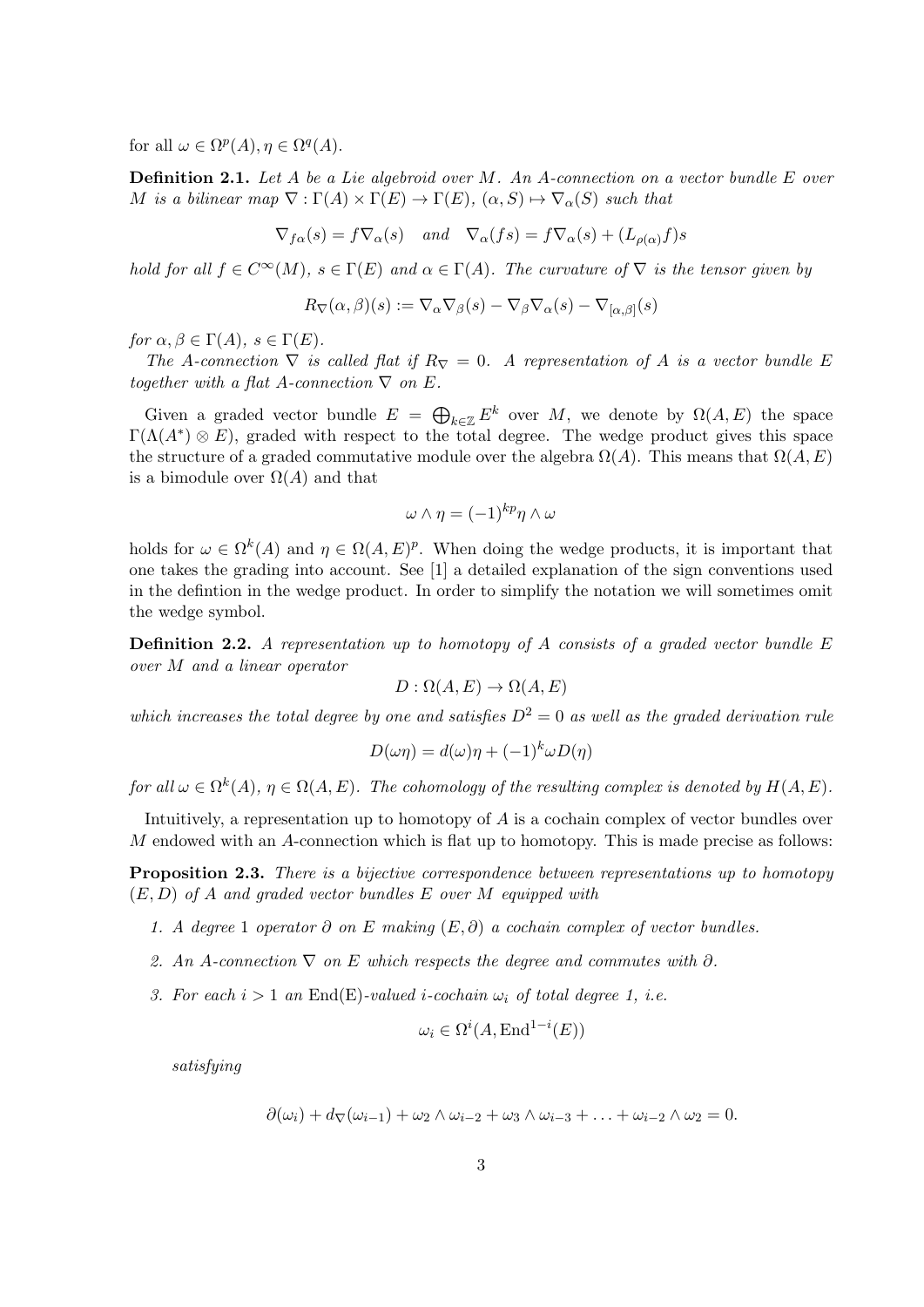The correspondence is characterized by

$$
D(\eta) = \partial(\eta) + d_{\nabla}(\eta) + \omega_2 \wedge \eta + \omega_3 \wedge \eta + \dots
$$

We also write

$$
D = \partial + \nabla + \omega_2 + \omega_3 + \dots \tag{1}
$$

There is a natural notion of morphism between representations up to homotopy.

**Definition 2.4.** A morphism  $\phi: E \to F$  between two representations up to homotopy of A is a linear degree zero map

$$
\phi : \Omega(A, E) \to \Omega(A, F)
$$

which is  $\Omega(A)$ -linear and commutes with the structure differentials  $D_E$  and  $D_F$ . We denote by  $\mathcal{R}ep^{\infty}(A)$  the resulting category.

Any morphism is necessarily of the form

$$
\phi = \phi_0 + \phi_1 + \phi_2 + \cdots
$$

where  $\phi_i$  is a Hom $(E, F)$ -valued *i*-form on A of total degree zero, i.e.

$$
\phi_i \in \Omega^i(A, \text{Hom}^{-i}(E, F))
$$

satisfying

$$
\partial(\phi_n) + d_{\nabla}(\phi_{n-1}) + \sum_{i+j=n, i \geq 2} [\omega_i, \phi_j] = 0.
$$

**Remark 2.5.** Let E and E' be representations up to homotopy of A. A quasi-isomorphism from  $E$  to  $E'$  is a morphism:

$$
\phi = \phi_0 + \phi_1 + \phi_2 + \cdots,
$$

such that the morphism of complexes  $\phi_0$  induces an isomorphism in cohomology at every point. Any quasi-isomorphism  $\phi$  induces isomorphisms in cohomology:

$$
\phi: H(A, E) \to H(A, E).
$$

There is a natural representation up to homotopy associated to any Lie algebroid, called the adjoint representation. It is determined by the choice of a connection  $\nabla$  on the vector bundle A. Moreover, different choices of connection give naturally isomorphic representations up to homotopy.

**Definition 2.6.** Let  $\nabla$  be a connection on a Lie algebroid A. The adjoint representation of A induced by  $\nabla$  is the representation up to homotopy of A on the vector bundle  $A \oplus TM$ , where A is in degree zero and  $TM$  in degree one, given by the following structure operator:

$$
D = \partial + \nabla^{bas} + K_{\nabla}.
$$

The differential  $\partial$  on the graded vector bundle is given by the anchor,  $\nabla$  is an A-connection and  $K_{\nabla}$  is an endomorphism valued cochain. The latter two are defined by the formulas

$$
\nabla_{\alpha}^{bas}(\beta) = \nabla_{\rho(\beta)}(\alpha) + [\alpha, \beta],
$$
\n
$$
\nabla_{\alpha}^{bas}(X) = \rho(\nabla_X(\alpha)) + [\rho(\alpha), X],
$$
\n
$$
K_{\nabla}(\alpha, \beta)(X) = \nabla_X([\alpha, \beta]) - [\nabla_X(\alpha), \beta] - [\alpha, \nabla_X(\beta)] - \nabla_{\nabla_{\beta}^{bas}X}(\alpha) + \nabla_{\nabla_{\alpha}^{bas}X}(\beta).
$$

This representation up to homotopy is denoted by  $ad<sub>∇</sub>(A)$ . The isomorphism class of this representation, which is independent of the connection, will be denoted by  $ad(A)$ .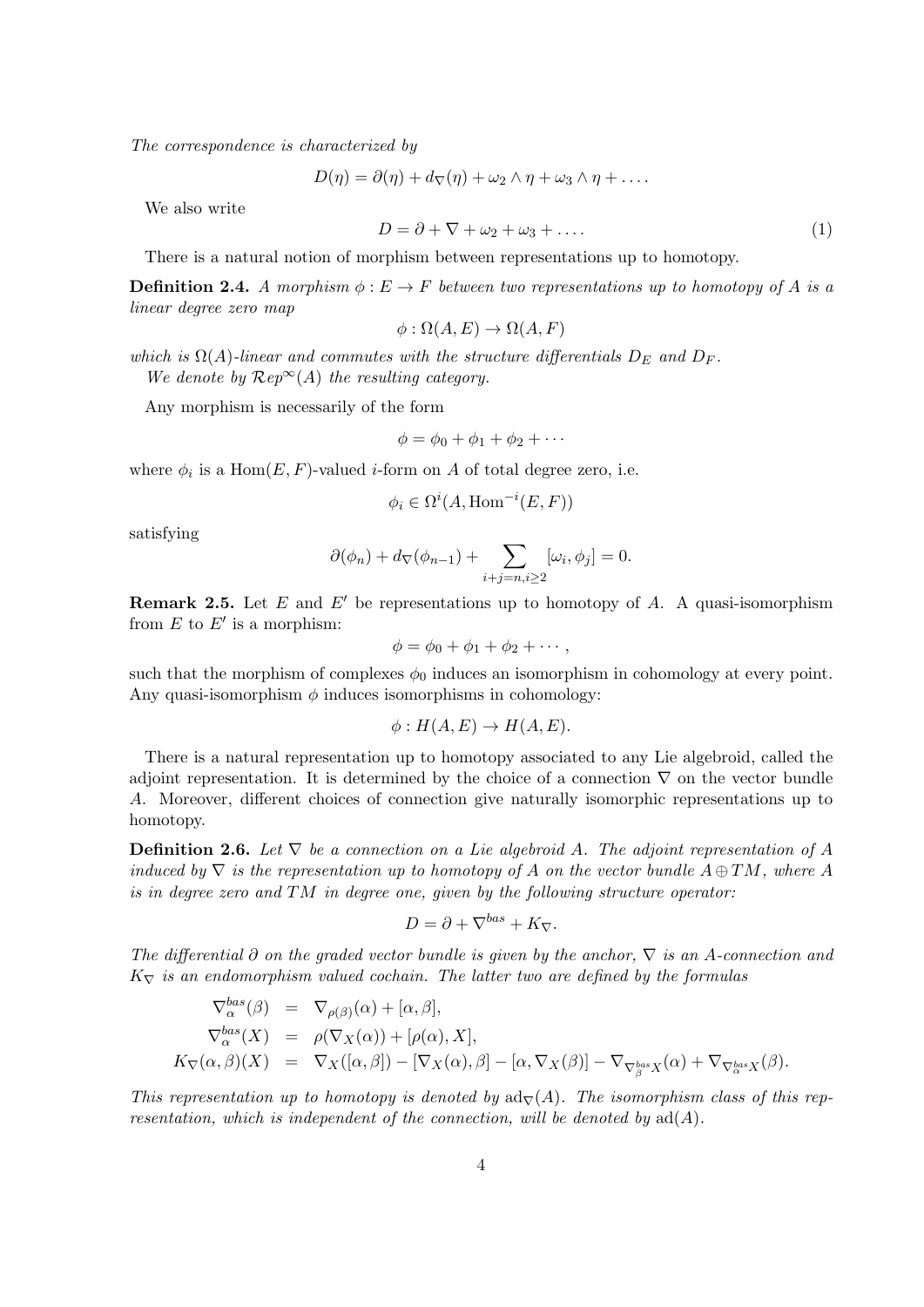Next we will discuss representations up to homotopy of groupoids. Given a Lie groupoid G over  $M$ , we will write s and t for the source and target map respectively. We denote the space of sequences  $(g_1, \ldots, g_k)$  of composable arrows in G by  $G_k$ . Here we write the sequence in the order of the composition of functions, namely  $t(g_i) = s(g_{i-1})$ . Since the source and target map are required to be submersions, the spaces  $G_k$  are smooth manifolds. We will also write s and t for the maps

$$
s: G_k \to M =: G_0, (g_1, \ldots, g_k) \mapsto s(g_k),
$$
  

$$
t: G_k \to M =: G_0, (g_1, \ldots, g_k) \mapsto t(g_1).
$$

The differentiable cohomology of G, denoted  $H_{\text{diff}}(G)$ , or just  $H(G)$ , is the cohomology of the complex

$$
\delta: C^k(G) \longrightarrow C^{k+1}(G),
$$

where  $C^k(G)$  is the space of smooth valued functions on  $G_k$ , and the coboundary operator is

$$
\delta(f)(g_1,\ldots,g_{k+1})=(-1)^k f(g_2,\ldots,g_{k+1})+\sum_{i=1}^k (-1)^{i+k} f(g_1,\ldots,g_i g_{i+1},\ldots,g_{k+1})-f(g_1,\ldots,g_k).
$$

The space  $C^{\bullet}(G) = \bigoplus_k C^k(G)$  has an algebra structure given by

$$
(f * h)(g_1, \ldots, g_{k+p}) = (-1)^{kp} f(g_1, \ldots, g_k) h(g_{k+1}, \ldots, g_{k+p}),
$$

for  $f \in C^{k}(G)$ ,  $h \in C^{p}(G)$ . In this way,  $C^{\bullet}(G)$  becomes a DGA (differential graded algebra), i.e. the coboundary operator  $\delta$  is an algebra derivation

$$
\delta(f \star h) = \delta(f) \star h + (-1)^k f \star \delta(h).
$$

In particular,  $H(G)$  inherits a graded algebra structure.

The space  $C(G)$  of normalized cochains is defined by

$$
\hat{C}^k(G) = \{ f \in C^k(G) : f(g_1, \dots, 1, \dots, g_k) = 0 \text{ if } k > 0 \}.
$$

The differential graded algebra structure on  $C^{\bullet}(G)$  restricts to this subspace, and the inclusion  $\ddot{C}(G) \hookrightarrow C(G)$  induces an isomorphism in cohomology. Given a vector bundle E over M, the vector space of E-valued cochains  $C^{\bullet}(G, E)$  is the graded vector space

$$
C^{\bullet}(G,E) = \bigoplus_{k \in \mathbb{Z}} C^k(G,E),
$$

where

$$
C^k(G, E) := \Gamma(G_k, t^*(E)).
$$

As before, the subspace of normalized cochains is

$$
\hat{C}^k(G, E) = \{ \eta \in C^k(G, E) : \eta(g_1, \dots, 1, \dots, g_k) = 0 \text{ if } k > 0 \}.
$$

For a graded vector bundle  $E = \bigoplus_k E^k$ , the space of E valued cochains is denoted by  $C(G, E)^{\bullet}$ and is graded with respect to the total degree. Explicitly:

$$
C(G, E)^{k} := \bigoplus_{i+j=k} C^{i}(G, E^{j}),
$$
  

$$
\hat{C}(G, E)^{k} := \bigoplus_{i+j=k} \hat{C}^{i}(G, E^{j}).
$$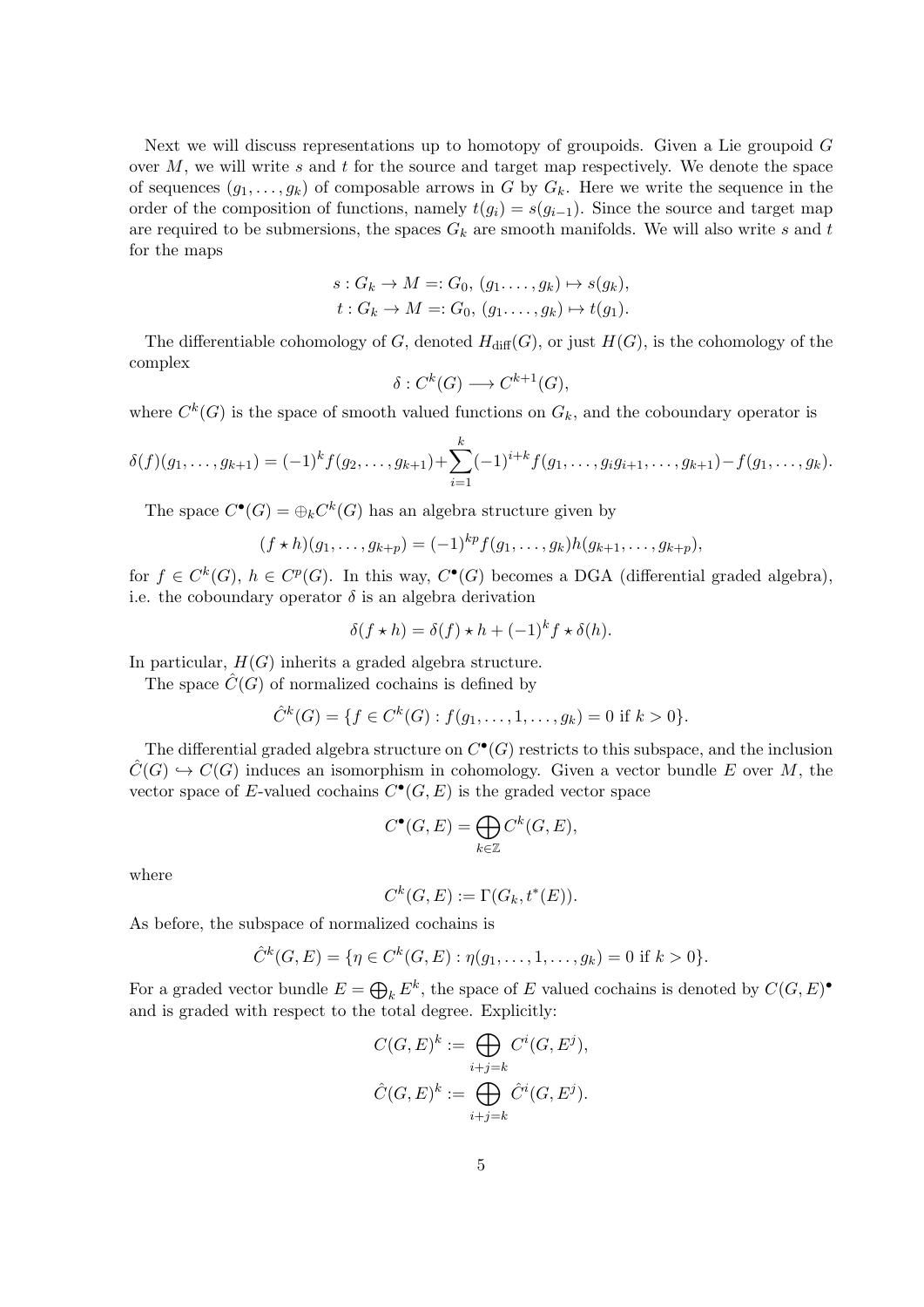The space  $C(G, E)$  is a graded right module over the algebra  $C^{\bullet}(G)$ : Given  $f \in C^{k}(G)$  and  $\eta \in C^p(G, E^q)$ , their product  $\eta * f \in C^{k+p}(G, E^q)$  is defined by

$$
(\eta * f)(g_1, \ldots, g_{k+p}) = (-1)^{kp} \eta(g_1, \ldots, g_p) f(g_{p+1}, \ldots, g_{p+k}).
$$

The same formulas give  $\hat{C}(G, E)^{\bullet}$  the structure of a right  $\hat{C}^{\bullet}(G)$ -module.

**Definition 2.7.** A representation up to homotopy of G on a graded vector bundle E over M is a linear operator

$$
D: C(G, E)^{\bullet} \to C(G, E)^{\bullet+1},
$$

which increases the total degree by one and satisfies  $D^2 = 0$  as well as the Leibniz identity

$$
D(\eta * f) = D(\eta) * f + (-1)^{k} \eta * \delta(f)
$$

for  $\eta \in C(G, E)^k$  and  $f \in C^{\bullet}(G)$ . We will denote the resulting cohomology by  $H(G, E)$ . A morphism  $\phi : E \longrightarrow E'$  between two representations up to homotopy E and E' is a degree zero  $C^{\bullet}(G)$ -linear map

$$
\phi: C(G, E)^{\bullet} \to C(G, E')^{\bullet},
$$

that commutes with the structure operators of  $E$  and  $E'$ . We denote the resulting category by  $\mathcal{R}ep^{\infty}(G)$ .

We call a representation up to homotopy unital if the operator D preserves the normalized subcomplex. A morphism of unital representations up to homotopy is a morphism of representations up to homotopy that preserves the normalized subcomplexes. We denote by  $\mathcal{R}ep^{\infty}$  the resulting category of unital representations up to homotopy.

In order to describe the structure of these representations up to homotopy, we consider the bigraded vector space  $C_G(\text{End}(E))$  which, in bidegree  $(k, l)$ , is

$$
C_G^k(\text{End}^l(E)) = \Gamma(G_k, \text{Hom}(s^*(E^{\bullet}), t^*(E^{\bullet+l}))).
$$

Recall that s and t are the maps  $s(g_1, \ldots, g_k) = s(g_k)$  and  $t(g_1, \ldots, g_k) = t(g_1)$  respectively. This space has the structure of a bigraded algebra as follows: The product of  $F \in C_G^k(\text{End}^l(E))$ and  $F' \in C_G^{k'}(\text{End}^{l'}(E))$  is the element  $F \circ F'$  of  $C_G^{k+k'}$  $G^{k+k'}(\text{End}^{l+l'}(E))$  defined by the formula

$$
(F \circ F')(g_1, \ldots, g_{k+k'}) = F(g_1, \ldots, g_k) \circ F'(g_{k+1}, \ldots, g_{k+k'}).
$$

Similarly, we consider the bigraded space

$$
C_G(\mathrm{Hom}(E, E')) = \Gamma(G_k, \mathrm{Hom}(s^*(E^{\bullet}), t^*(E'^{\bullet+l}))),
$$

for any two graded vector bundles  $E$  and  $E'$ . By the same formula as above, this space is a  $C_G(\text{End}(E'))$ - $C_G(\text{End}(E))$  bimodule.

The normalized versions of these spaces are defined as follows:

$$
\hat{C}_G^k(\text{End}^l(E)) = \{ F \in C_G^k(\text{End}^l(E)) : \eta(g_1, \dots, 1, \dots, g_k) = 0 \text{ if } k > 0 \},
$$
  

$$
\hat{C}_G^k(\text{Hom}^l(E, E')) = \{ F \in C_G^k(\text{Hom}^l(E, E')) : \eta(g_1, \dots, 1, \dots, g_k) = 0 \text{ if } k > 0 \}.
$$

We will also consider the space  $\overline{C}_G^1(\text{End}(E))$  defined by

$$
\overline{C}_G^1(\text{End}^0(E)) = \{ \eta \in C_G^1(\text{End}^0(E)) : \eta(1) = id \}.
$$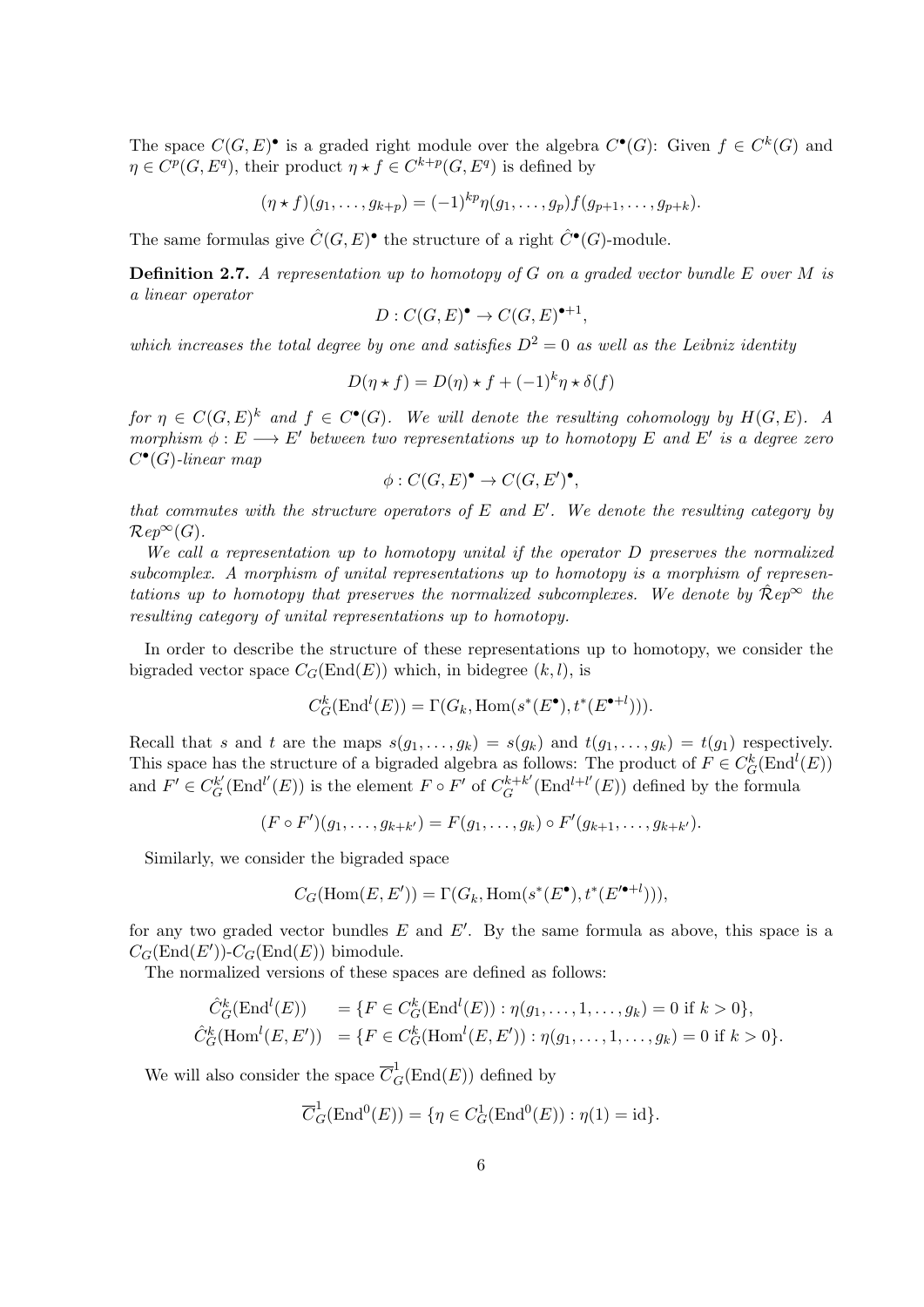**Remark 2.8.** Given  $F \in C_G^k(\text{End}^m(E))$  we define operators

$$
\tilde{F}: C(G, E) \to C(G, E),
$$

by the following formulas: For  $k = 1, m = 0$  and  $\eta \in C^p(G, E^l)$  we set

$$
\tilde{F}(\eta)(g_1,\ldots,g_{p+1}) = (-1)^{p+l} \Big( F(g_1)\eta(g_2,\ldots,g_{p+1}) + \n+ \sum_{i=1}^p (-1)^i F(g_1,\ldots,g_i g_{i+1},\ldots,g_{p+1}) + (-1)^{p+1} F(g_1,\ldots,g_p) \Big).
$$

If  $k \neq 1$  or  $m \neq 0$ , the operator is defined by

$$
\tilde{F}(\eta)(g_1,\ldots,g_{p+k}) = (-1)^{k(p+l)} F(g_1,\ldots,g_k)(\eta(g_{k+1},\ldots,g_{k+p})).
$$

For  $k = 1$  and  $m = 0$ , the operator  $\tilde{F}$  is a graded derivation with respect to the right  $C(G)$ module structure and respects the normalized subcomplex if and only if  $F \in \overline{C}_G^1(\text{End}^0(E))$ . For  $k \neq 1$  or  $m \neq 0$ , the operator  $\tilde{F}$  is a map of  $C(G)$ -modules and it respects the normalized subcomplex if and only if  $F \in \hat{C}_G^k(\text{End}^m(E)).$ 

Proposition 2.9. There is a bijective correspondence between representations up to homotopy of G on the graded vector bundle E and sequences  $(F_k)_{k\geq 0}$  of elements  $F_k \in C_G^k(\text{End}^{1-k}(E))$ which, for all  $k > 0$ , satisfy

$$
\sum_{j=1}^{k-1} (-1)^j F_{k-1}(g_1, \dots, g_j g_{j+1}, \dots, g_k) = \sum_{j=0}^k (-1)^j F_j(g_1, \dots, g_j) \circ F_{k-j}(g_{j+1}, \dots, g_k). \tag{2}
$$

The correspondence is characterized by

$$
D=\tilde{F}_0+\tilde{F}_1+\tilde{F}_2+\ldots.
$$

A representation is unital if and only if  $F_1 \in \overline{C}_G^1(End^0(E))$  and  $F_k \in \hat{C}_G^k(\text{End}^{1-k}(E))$  for  $k \neq 1$ .

Let  $E$  and  $E'$  be two representations up to homotopy with corresponding sequences of structure maps  $(F_k)$  and  $(F'_k)$  $\mathbf{F}_k'$ ). There is a bijective correspondence between morphisms of representations up to homotopy  $\phi: E \longrightarrow E'$  and sequences  $(\phi_k)_{k \geq 0}$  of elements  $\phi_k \in C_G^k(Hom^{-k}(E, E'))$  which, for all  $k \geq 0$ , satisfy

$$
\sum_{i+j=k} (-1)^{j} \phi_{j}(g_{1}, \ldots, g_{j}) \circ F_{i}(g_{j+1}, \ldots, g_{k}) = \sum_{i+j=k} F'_{j}(g_{1}, \ldots, g_{j}) \circ \phi_{i}(g_{j+1}, \ldots, g_{k}) \qquad (3)
$$

$$
+ \sum_{j=1}^{k-1} (-1)^{j} \phi_{k-1}(g_{1}, \ldots, g_{j}g_{j+1}, \ldots, g_{k}).
$$

If E and E' are unital representations up to homotopy, then a morphism between them is a unital morphism if and only if  $\phi_k \in \hat{C}_G^k(\text{Hom}^{-k}(E, E'))$  for  $k \geq 0$ .

**Remark 2.10.** Let E and E' be representations up to homotopy of G. A quasi-isomorphism from  $E$  to  $E'$  is a morphism:

$$
\phi = \phi_0 + \phi_1 + \phi_2 + \cdots,
$$

such that the morphism of complexes  $\phi_0$  induces an isomorphism in cohomology at every point. Any quasi-isomorphism  $\phi$  induces isomorphisms in cohomology:

$$
\phi: H(G, E) \to H(G, E').
$$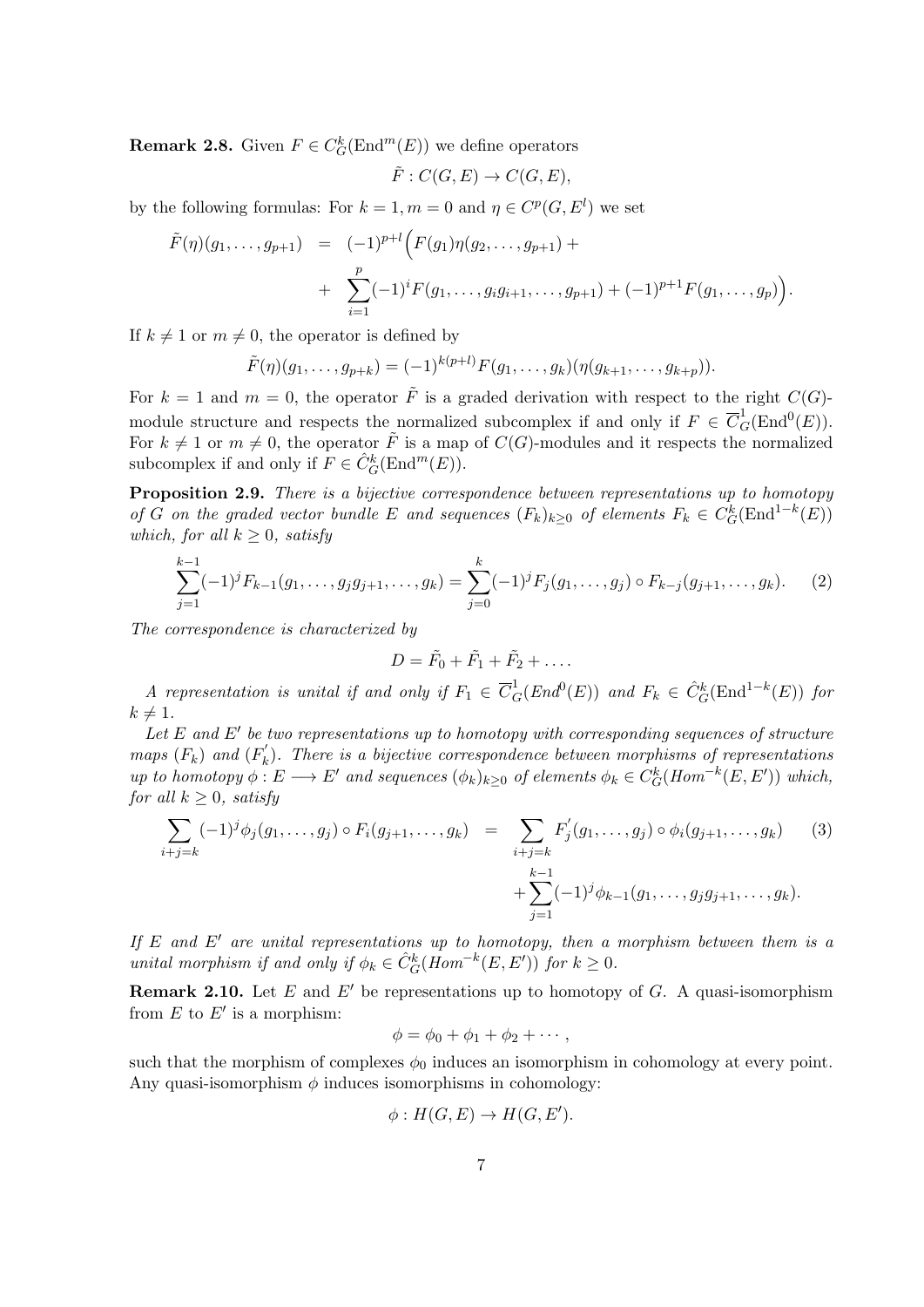Remark 2.11. We have defined unital representations up to homotopy as differentials on the space of cochains which restrict to the normalized cochains. On the other hand, the proof of Proposition 2.9 shows that a differential on the normalized cochains extends naturally to a differential on all cochains. Thus, one can take the equivalent point of view that a unital representation is a degree one derivation on the space of normalized cochains which squares to zero. Note that this does not conflict with the definition of cohomology: for any unital representation up to homotopy, the inclusion of normalized cochains in the space of cochains induces an isomorphism in cohomology. In what follows we will regard unital representations up to homotopy as differentials on the space of normalized cochains. From now on all representations up to homotopy are assumed to be unital, even when we do not mention it explicitly.

In order to define the adjoint representation of a Lie groupoid, one needs to choose a connection. As before, two different connections give naturally isomorphic representations. Let us first explain what we mean by a connection in this context.

**Definition 2.12.** An Ehresmann connection on a Lie groupoid G is a sub-bundle  $H \subset TG$ which is complementary to the kernel of ds and has the property that

$$
\mathcal{H}_x = T_x M, \quad \forall \ x \in M \subset G.
$$

There is an equivalent way of looking at connections which uses the vector bundle underlying the Lie algebroid of  $G$ , i.e.

$$
A = \text{Ker}(ds)|_M.
$$

The construction of the Lie algebroid shows that there is a short exact sequence of vector bundles over M:

$$
t^*A \xrightarrow{r} TG \xrightarrow{ds} s^*TM,
$$

where r is given by right translations as follows: For  $g: x \longrightarrow y$  in  $G, r_g$  is the derivative of the right multiplication by  $q$ , i.e.

$$
r_g = (dR_g)_{1_y} : A_y \longrightarrow T_g G.
$$

With this, we see that the following structures are equivalent:

- An Ehresmann connection  $\mathcal H$  on  $G$ .
- A right splitting of the previous sequence, i.e. a section  $\sigma : s^*TM \longrightarrow TG$  of  $(ds)$ , which restricts to the natural splitting at the identities.
- A left splitting  $\omega$  of the previous sequence which restricts to the natural one at the identities. Such a splitting can be viewed as a 1-form  $\omega \in \Omega^1(G, t^*A)$  satisfying  $\omega(r(\alpha)) = \alpha$ for all  $\alpha$ .

These objects are related by

$$
\omega \circ r = \text{Id}, (ds) \circ \sigma = \text{Id}, r \circ \omega + \sigma \circ (ds) = \text{Id}, \mathcal{H} = \text{Ker}(\sigma) = \text{Im}(\omega).
$$

From now on, when talking about an Ehresmann connection on G, we will make no distinction between the sub-bundle H, the splitting  $\sigma$  and the form  $\omega$ . In particular, we will also say that  $\sigma$  is a connection on G. Moreover, we will often say connection instead of Ehresmann connection. Observe that an easy partition of unity argument shows that any Lie groupoid admits an Ehresmann connection.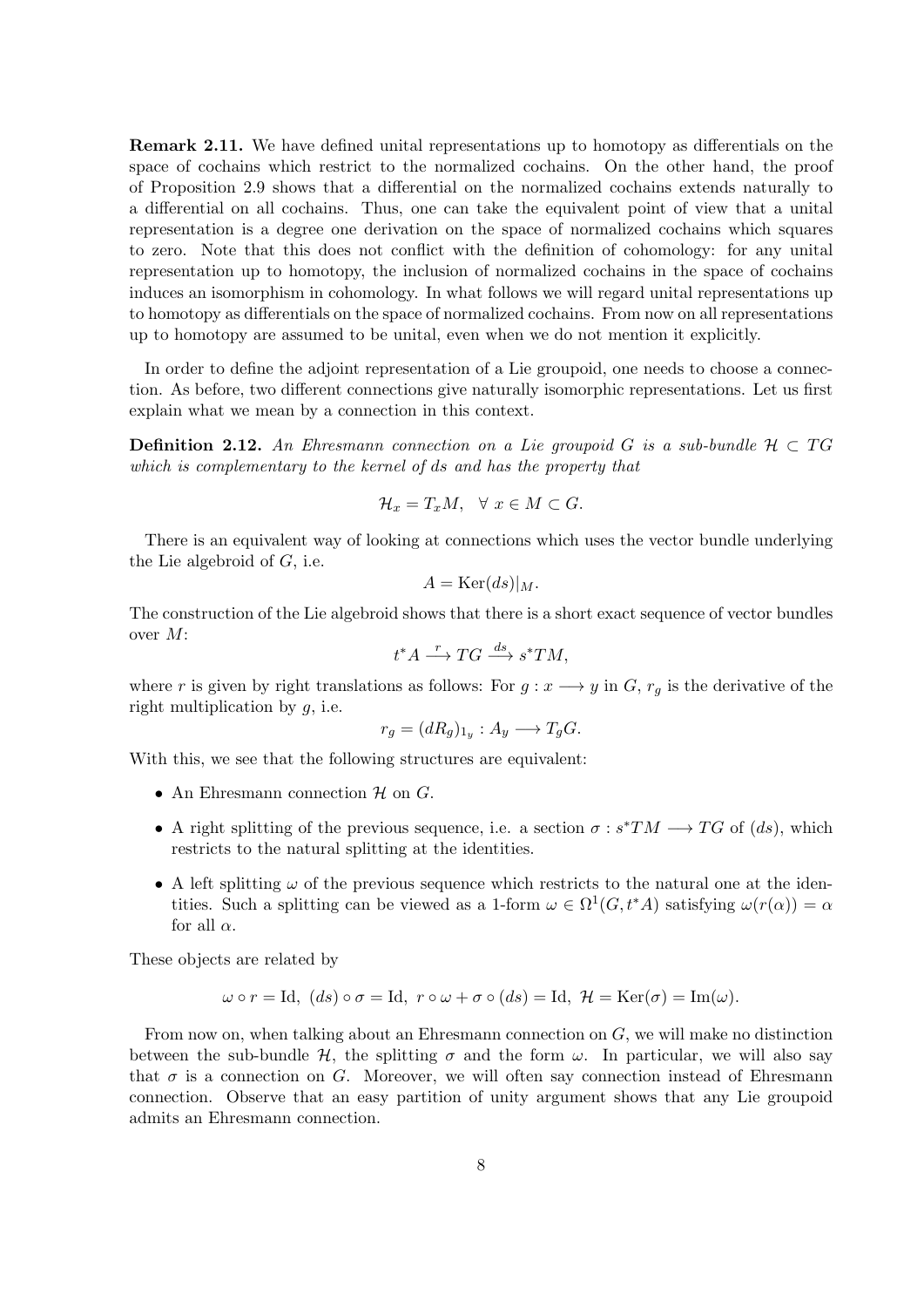There is another version of the definition of connections which uses the target map instead of the source. The two are equivalent: any  $H$  as above induces a sub-bundle

$$
\overline{\mathcal{H}}:=(d\iota)(\mathcal{H})
$$

which is complementary to Ker(dt) and, at points  $x \in M$ , coincides with the image of  $T_xM$ . Similarly, there is a short exact sequence of vector bundles over  $M$ :

$$
s^*A \xrightarrow{l} TG \xrightarrow{dt} t^*TM
$$

where l is given by left translations, and a connection H is the same as a splitting  $(\overline{\omega}, \overline{\sigma})$  of this sequence. In terms of  $(\omega, \sigma)$ , one has

$$
\overline{\sigma}_g(v) = (d\iota)_{g^{-1}}(\sigma_{g^{-1}}(v)), \ \overline{\omega}_g(X) = \omega_{g^{-1}}(d\iota)_g(X).
$$

**Definition 2.13.** Let  $\sigma$  be a connection on a Lie groupoid G. The adjoint representation of A induced by  $\sigma$  is the representation up to homotopy of G on the graded vector bundle Ad =  $A \oplus TM$ , where A is in degree zero and TM in degree one, given by the following structure operator:

$$
D=\partial+\lambda+K_{\sigma},
$$

where  $\partial$  is the anchor while  $\lambda \in \overline{C}_G^1(End^0(\mathrm{Ad}))$  and  $K_{\sigma} \in \hat{C}_G^2(End^{-1}(\mathrm{Ad}))$  are

$$
\lambda_g(X) = (dt)_g(\sigma_g(X)),
$$
  
\n
$$
\lambda_g(\alpha) = -\omega_g(l_g(\alpha)),
$$
  
\n
$$
K_{\sigma}(g, h)(X) = (dm)_{g,h}(\sigma_g(\lambda_h(X)), \sigma_h(X)) - \sigma_{gh}(X).
$$

We denote this representation up to homotopy by  $\text{Ad}_{\sigma}(G)$ . The isomorphism class of this representation, which is independent of the connection, will be denoted by  $Ad(G)$ .

### 3 Differentiation of representations up to homotopy

Here we will construct a differentiation functor

$$
\Psi : \hat{\mathcal{R}}ep^{\infty}(G) \to \mathcal{R}ep^{\infty}(A)
$$

from the category of unital representations up to homotopy of a Lie groupoid to those of the Lie algebroid. We prove that for a representation up to homotopy  $E$  of a Lie groupoid  $G$ , differentiation yields a van Est homomorphism  $\Psi : \hat{C}(G, E) \to \Omega(A, \Psi(E)).$ 

#### 3.1 Differentiating cochains

We will first explain how to differentiate Lie groupoid cochains to obtain Lie algebroid cochains. The computations already appeared in [3]. We reproduce them here in order to adapt the sign conventions to the case of graded vector bundles. In what follows, G is a Lie groupoid over the manifold M with Lie algebroid A.

**Definition 3.1.** Given a section  $\alpha \in \Gamma(A)$ , there is a map  $R_\alpha : \hat{C}^{k+1}(G,E) \to \hat{C}^k(G,E)$  defined by the formula

$$
R_{\alpha}(\eta)(g_1,\ldots,g_k):=\left.\frac{d}{d\epsilon}\right|_{\epsilon=0}\eta(g_1,\ldots,g_k,\Phi_{\epsilon}^{\alpha}(s(g_k))^{-1}).
$$

Here  $\Phi_{\epsilon}^{\alpha}$  denotes the flow on G of the right invariant vector field on G associated to  $\alpha$ .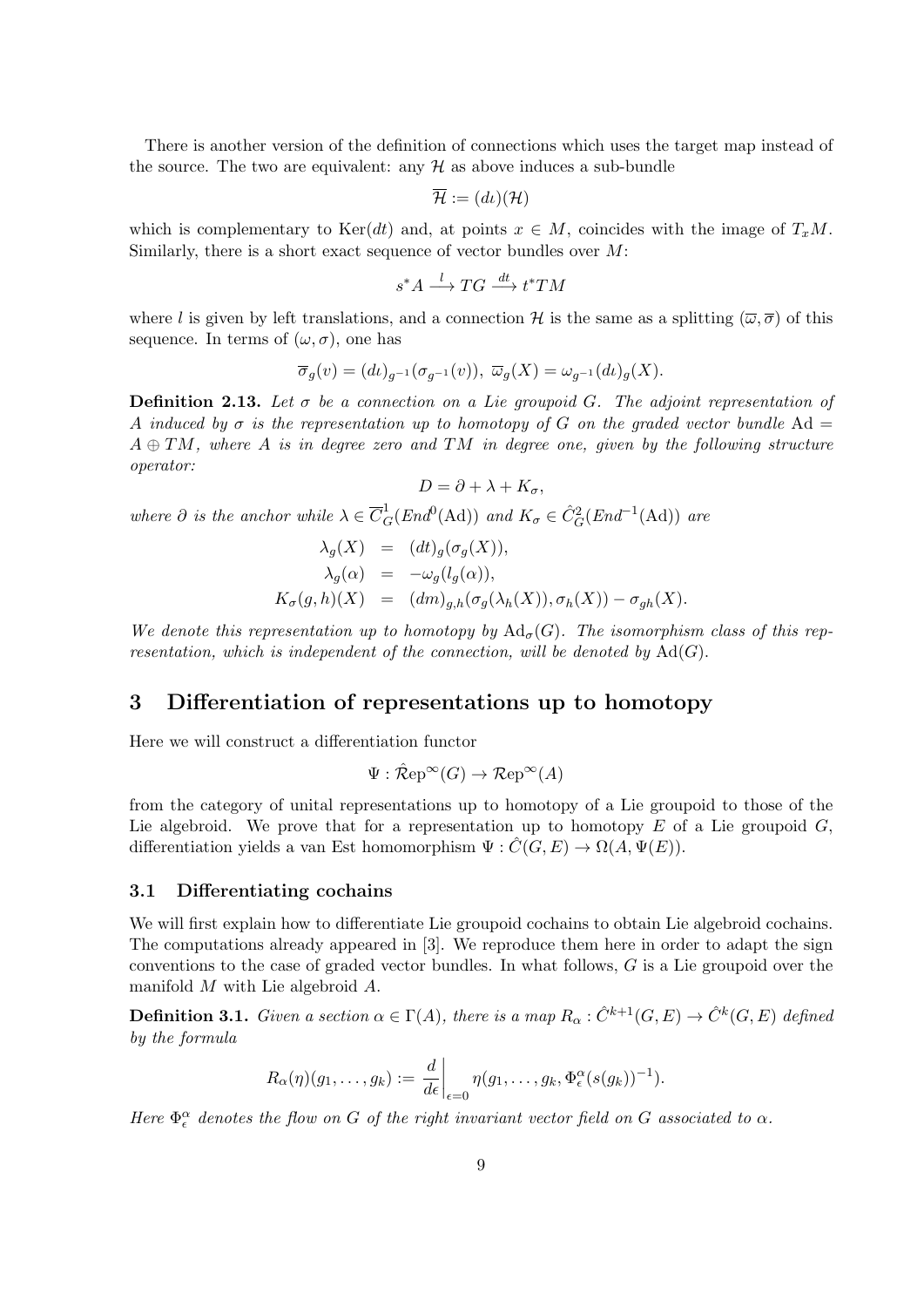The map  $R_{\alpha}$  can alternatively be described as follows: consider  $\eta(g_1, \ldots, g_k, (-)^{-1})$  as a smooth map from  $s^{-1}(s(g_k))$  to  $E_{t(g_1)}$ . Differentiating this map at the point  $s(g_k)$ , we obtain a linear map from  $A_{s(g_k)}$  to  $E_{t(g_1)}$ . If one applies this map to  $\alpha(s(g_k))$  the result is  $R_{\alpha}(\eta)(g_1,\ldots,g_k)$ . These two descriptions of  $R_{\alpha}$  immediately imply:

**Lemma 3.2.** For  $\alpha \in \Gamma(A)$ ,  $h \in C^{\infty}(M)$ ,  $\eta \in \hat{C}^k(G,E)$  and  $f \in \hat{C}^l(G)$  the following identities hold:

- a)  $R_{h\alpha}(\eta) = R_{\alpha}(\eta) \star h$ .
- b) If  $l > 0$ :  $R_{\alpha}(\eta \star f) = (-1)^k \eta \star R_{\alpha}(f)$ .
- c) If  $l = 0$ :  $R_{\alpha}(\eta \star f) = R_{\alpha}(\eta) \star f$ .

We observe that the last identity is true because we consider normalized cochains.

**Definition 3.3.** We define the differentiation map  $\Psi : \hat{C}^k(G, E^l) \to \Omega^k(A, E^l)$  by the formula

$$
\Psi(\eta)(\alpha_1,\ldots,\alpha_k) := (-1)^{kl} \sum_{\sigma \in S_k} (-1)^{|\sigma|} R_{\alpha_{\sigma(k)}} \cdots R_{\alpha_{\sigma(1)}} \eta
$$

if  $k > 0$  and to be equal to the identity if  $k = 0$ .

**Lemma 3.4.** The map  $\Psi$  is well-defined, namely  $\Psi(n)$  is multilinear with respect to functions on M. In the case of trivial coefficients, the map  $\Psi : \hat{C}(G) \to \Omega(A)$  is an algebra map. In general,  $\Psi$  respects the module structure in the sense that for  $\eta \in \hat{C}^k(G, E^l)$  and  $f \in \hat{C}^m(G)$ 

$$
\Psi(\eta \star f) = \Psi(\eta)\Psi(f)
$$

holds.

Proof. The fact that the map

$$
\Gamma(A) \times \cdots \times \Gamma(A) \rightarrow \Gamma(A) \n(\alpha_1, \ldots, \alpha_k) \rightarrow \sum_{\sigma \in \Sigma_k} (-1)^{|\sigma|} R_{\alpha_{\sigma(k)}} \cdots R_{\alpha_{\sigma(1)}} \eta
$$

is  $C^{\infty}(M)$ -multilinear, follows from parts a) and c) of Lemma 3.2. The second assertion is a particular case of the third one, which follows from an easy computation.

The sequence  $(G_k)_{k>0}$  is a simplicial manifold called the nerve of G. The face maps of the simplicial structure are given by the formulas

$$
d_i(g_1, \ldots, g_k) := \begin{cases} (g_2, \ldots, g_k) & \text{for } i = 0, \\ (g_1, \ldots, g_i g_{i+1}, \ldots, g_k) & \text{for } 0 < i < k, \\ (g_1, \ldots, g_{k-1}) & \text{for } i = k. \end{cases}
$$
 (4)

**Lemma 3.5.** For  $f \in \hat{C}^k(G)$  the following identities hold:

- a)  $R_{\alpha}(d_0^* f) = d_0^*(R_{\alpha} f)$  if  $k > 0$ ,
- b)  $R_{\alpha}(d_0^* f) = L_{\rho(\alpha)} f$  if  $k = 0$ ,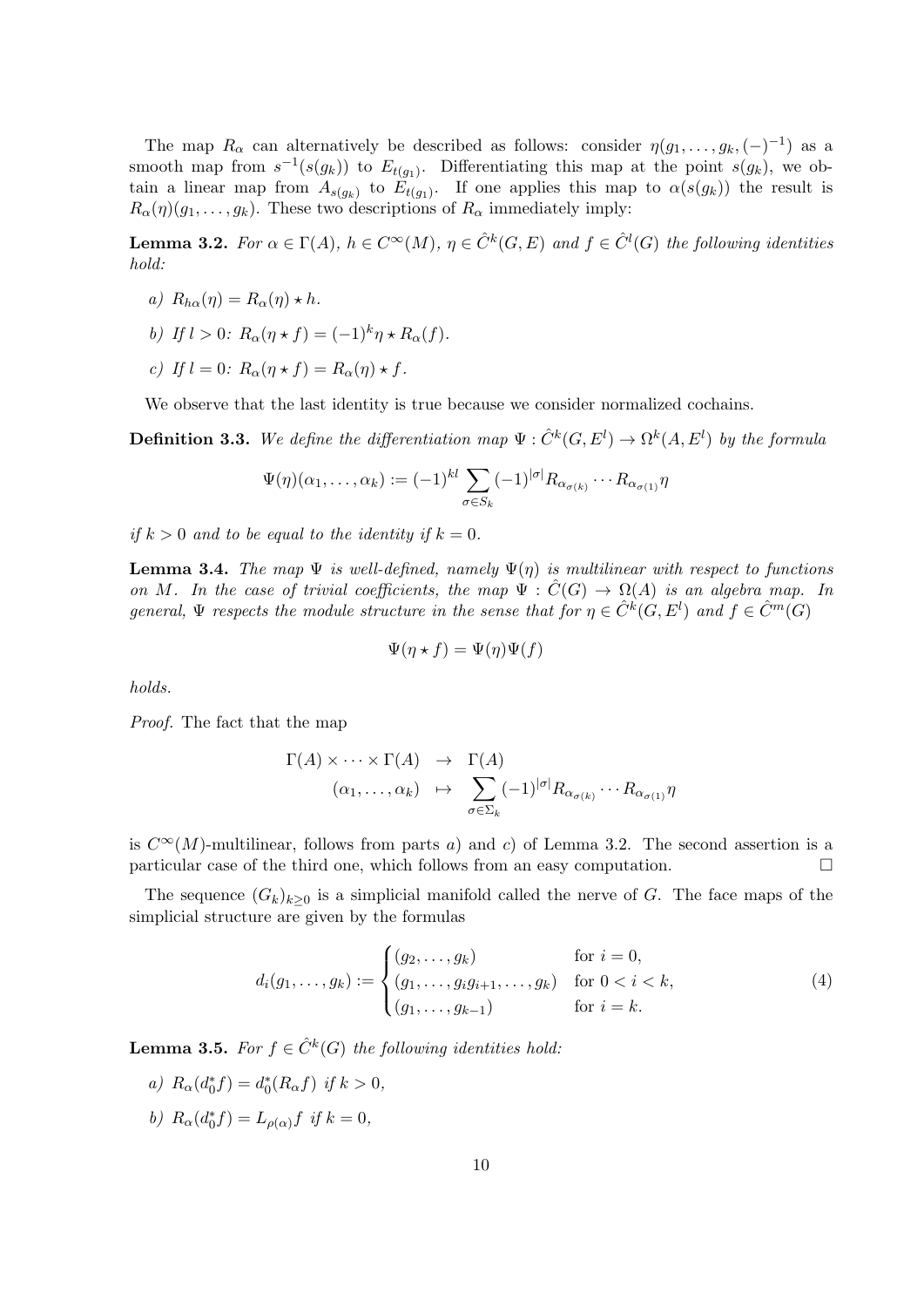- c)  $R_{\alpha_{k+1}} \cdots R_{\alpha_1} (d_0^* f) = L_{\rho(\alpha_{k+1})} (R_{\alpha_k} \cdots R_{\alpha_1} f),$
- d)  $R_{\alpha}(d_{k+1}^*f) = 0,$
- e)  $R_{\alpha}(d_i^* f) = d_i^*(R_{\alpha} f)$  for  $0 < i < k$ ,
- f)  $R_{\alpha,\beta}f = R_{\alpha}R_{\beta}(d_k^*f) R_{\beta}R_{\alpha}(d_k^*f).$

*Proof.* All but the last assertion follow from easy calculations. By fixing the first  $k-1$  arguments, the last claim can be reduced to the case  $\eta \in \hat{C}^1(G)$ . For this case it is enough to show that

$$
\frac{d}{d\epsilon}\bigg|_{\epsilon=0}\eta(\Phi_{\epsilon}^{[\alpha,\beta]}(x)) = \frac{d}{d\tau}\frac{d}{d\epsilon}\bigg|_{\tau=0,\epsilon=0}\left(\eta\left(\Phi_{\epsilon}^{\beta}(t(\Phi_{\tau}^{\alpha}(x)))\bullet \Phi_{\tau}^{\alpha}(x)\right) - \eta\left(\Phi_{\epsilon}^{\alpha}(t(\Phi_{\tau}^{\beta}(x)))\bullet \Phi_{\tau}^{\beta}(x)\right)\right).
$$

Here • denotes the composition of the Lie groupoid G. Since  $\Phi_{\epsilon}^{\alpha}$  and  $\Phi_{\epsilon}^{\beta}$  are flows of right invariant vector fields, we know that

$$
\Phi_{\epsilon}^{\beta}(t(\Phi_{\tau}^{\alpha}(x))) \bullet \Phi_{\tau}^{\alpha}(x) = \Phi_{\epsilon}^{\beta}(\Phi_{\tau}^{\alpha}(x)),
$$
  

$$
\Phi_{\epsilon}^{\alpha}(t(\Phi_{\tau}^{\beta}(x))) \bullet \Phi_{\tau}^{\beta}(x) = \Phi_{\epsilon}^{\alpha}(\Phi_{\tau}^{\beta}(x)).
$$

Inserting these two equations in the first equation above, we obtain

$$
L_{\widehat{[\alpha,\beta]}}\eta(x) = L_{\hat{\alpha}}L_{\hat{\beta}}\eta(x) - L_{\hat{\beta}}L_{\hat{\alpha}}\eta(x),
$$

where the  $\hat{\alpha}$  and  $\hat{\beta}$  denote the right invariant vector fields associated to  $\alpha$  and  $\beta$ .

**Proposition 3.6.** The map  $\Psi : (\hat{C}^{\bullet}(G), \delta) \to (\Omega^{\bullet}(A), d)$  is a morphism of differential graded algebras.

*Proof.* It remains to check that  $\Psi$  is a chain map. To this end we pick  $f \in \hat{C}^k(G)$  and compute

$$
\Psi(\delta f)(\alpha_1, ..., \alpha_{k+1}) = \sum_{\sigma \in S_{k+1}} (-1)^{|\sigma|} R_{\alpha_{\sigma(k+1)}} \cdots R_{\alpha_{\sigma(1)}}(\delta(f))
$$
  
\n
$$
= \sum_{i=0}^{k+1} \sum_{\sigma \in S_{k+1}} (-1)^{i+k+|\sigma|} R_{\alpha_{\sigma(k+1)}} \cdots R_{\alpha_{\sigma(1)}}(d_i^* f)
$$
  
\n
$$
= \sum_{\sigma \in S_{k+1}} (-1)^{|\sigma|+k} R_{\alpha_{\sigma(k+1)}} \cdots R_{\alpha_{\sigma(1)}}(d_0^* f)
$$
  
\n
$$
+ \sum_{i=1}^k \sum_{\sigma \in S_{k+1}} (-1)^{i+k+|\sigma|} R_{\alpha_{\sigma(k+1)}} \cdots R_{\alpha_{\sigma(1)}}(d_i^* f).
$$

An easy calculation using Lemma 3.5 yields the following identities:

$$
\sum_{\sigma \in S_{k+1}} (-1)^{|\sigma|+k} R_{\alpha_{\sigma(k+1)}} \cdots R_{\alpha_{\sigma(1)}}(d_0^* f) = \sum_{i=1}^{k+1} (-1)^{i+1} L_{\rho(\alpha_i)} \Psi(f)(\alpha_1, \dots, \hat{\alpha}_i, \dots, \alpha_{(k+1)}),
$$
  

$$
\sum_{i=1}^k \sum_{\sigma \in S_{k+1}} (-1)^{i+k+|\sigma|} R_{\alpha_{\sigma(k+1)}} \cdots R_{\alpha_{\sigma(1)}}(d_i^* f) = \sum_{i < j} (-1)^{i+j} \Psi(f)([\alpha_i, \alpha_j], \dots, \hat{\alpha}_i, \dots, \hat{\alpha}_j, \dots, \alpha_{k+1}).
$$

These equations imply that  $\Psi(\delta f) = d\Psi(f)$  holds.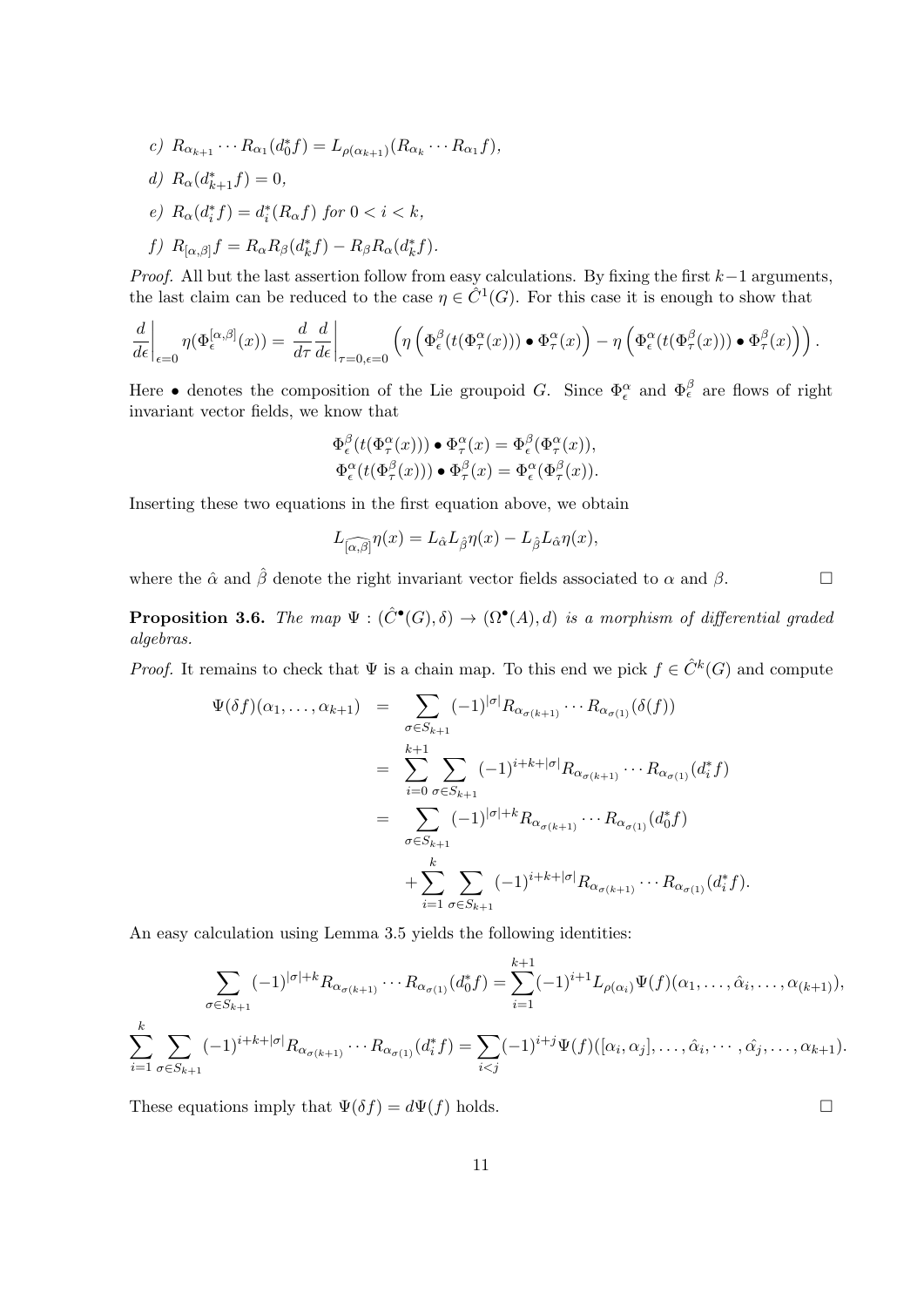#### 3.2 Differentiating representations up to homotopy

Here we will show that the structure operators for a representation up to homotopy of a Lie groupoid can be differentiated to obtain a representation up to homotopy of the algebroid.

**Lemma 3.7.** Given  $\alpha \in \Gamma(A)$  there is an operator

$$
\hat{R}_{\alpha} : \hat{C}_G^k(End(E)) \to \hat{C}_G^{k-1}(End(E))
$$

defined by the formula

$$
\hat{R}_{\alpha}(F)(g_1,\ldots,g_{k-1})(v):=\left.\frac{d}{d\epsilon}\right|_{\epsilon=0}F(g_1,\ldots,g_{k-1},(\Phi_{\epsilon}^{\alpha}(x))^{-1})(\gamma(t(\Phi_{\epsilon}^{\alpha}(x))))
$$

where  $x = s(g_{k-1}), v \in E_x$  and  $\gamma \in \Gamma(E)$  is any section such that  $\gamma(x) = v$ . Moreover, for any  $h \in C^{\infty}(M)$  the following identities hold:

a)  $\hat{R}_{h\alpha}(F) = s^*(h)\hat{R}_{\alpha}(F),$ 

$$
b) \hat{R}_{\alpha}(s^*(h)F) = s^*(h)\hat{R}_{\alpha}(F).
$$

Proof. In order to prove that the operator is well defined we need to show that it is independent of the choice of section  $\gamma \in \Gamma(E)$ . It is enough to prove that one can replace  $\gamma$  by  $\gamma' = f\gamma$  where  $f \in C^{\infty}(M)$  is any function with  $f(x) = 1$ . For this we compute

$$
\frac{d}{d\epsilon}\Big|_{\epsilon=0} F(g_1, \dots, g_{k-1}, (\Phi_\epsilon^{\alpha}(x))^{-1})(\gamma'(t(\Phi_\epsilon^{\alpha}(x)))) =
$$
\n
$$
= \frac{d}{d\epsilon}\Big|_{\epsilon=0} f(t(\Phi_\epsilon^{\alpha}(x)))F(g_1, \dots, g_{k-1}, (\Phi_\epsilon^{\alpha}(x))^{-1})(\gamma(t(\Phi_\epsilon^{\alpha}(x))))
$$
\n
$$
= \frac{d}{d\epsilon}\Big|_{\epsilon=0} f(x)F(g_1, \dots, g_{k-1}, (\Phi_\epsilon^{\alpha}(x))^{-1})(\gamma(t(\Phi_\epsilon^{\alpha}(x))))
$$
\n
$$
+ \frac{d}{d\epsilon}\Big|_{\epsilon=0} f(t(\Phi_\epsilon^{\alpha}(x)))F(g_1, \dots, g_{k-1}, x)(\gamma(x))
$$
\n
$$
= \frac{d}{d\epsilon}\Big|_{\epsilon=0} F(g_1, \dots, g_{k-1}, (\Phi_\epsilon^{\alpha}(x))^{-1})(\gamma(t(\Phi_\epsilon^{\alpha}(x)))) .
$$

Note that in the last step we used that  $F$  is normalized. Part  $a$ ) is a consequence of the fact that  $\Phi_{\epsilon}^{h\alpha}(x) = \Phi_{h(x)\epsilon}^{\alpha}(x)$ . The last claim follows from a simple computation using again that F is normalized.  $\Box$ 

We establish some further properties of the maps  $\hat{R}_{\alpha}$ , which will be useful for later computations.

**Lemma 3.8.** For  $F \in \hat{C}_G^k(End^m(E))$  and  $F' \in \hat{C}_G^{k'}(End^{m'}(E))$  the following identities hold:

- a)  $\hat{R}_{\alpha}(F \circ F') = F \circ (\hat{R}_{\alpha} F')$  if  $k' > 0$ ,
- b)  $\hat{R}_{\alpha}(F \circ F') = (\hat{R}_{\alpha}F) \circ F'$  if  $k' = 0$ ,
- c)  $\hat{R}_{\alpha}(d_j^*F) = d_j^*(\hat{R}_{\alpha}F)$  if  $0 < j < k$ ,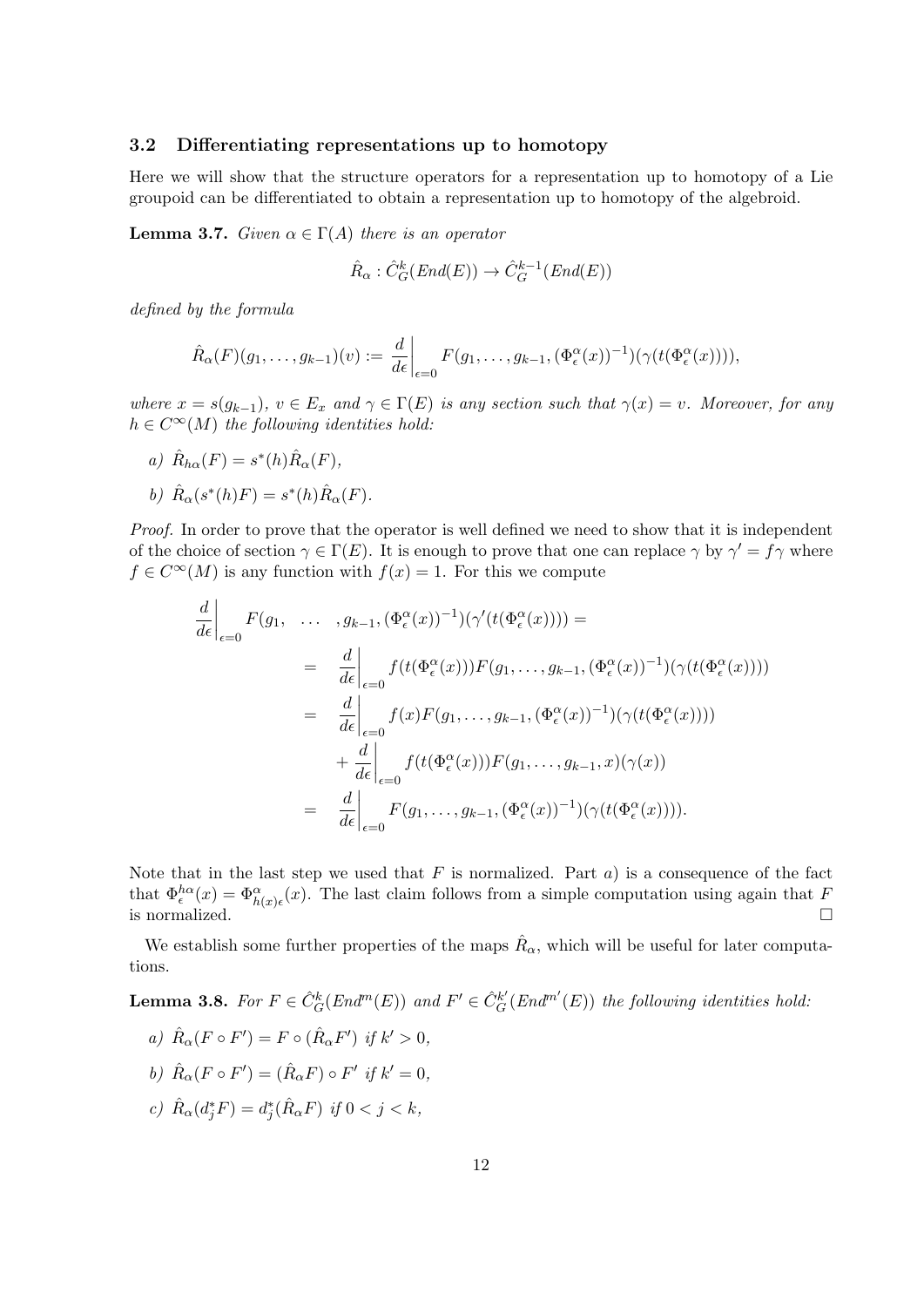$$
d) \hat{R}_{[\alpha,\beta]}F = \hat{R}_{\alpha}\left(\hat{R}_{\beta}(d_{k}^{*}F)\right) - \hat{R}_{\beta}\left(\hat{R}_{\alpha}(d_{k}^{*}F)\right).
$$

Proof. All the statements are established in a straightforward manner except for the last one. The identity d) follows form the fact that the Lie derivative of a bracket is the bracket of the Lie derivatives, as in the proof of Lemma 3.5.

**Definition 3.9.** The map  $\hat{\Psi}$  :  $\hat{C}_G^k(End^m(E)) \to \Omega^k(A, End^m(E))$  is defined by

$$
\hat{\Psi}(F)(\alpha_1,\ldots,\alpha_k) := (-1)^{km} \sum_{\sigma \in S_k} (-1)^{\sigma} \hat{R}_{\alpha_{\sigma(k)}} \cdots \hat{R}_{\alpha_{\sigma(1)}} F.
$$

We observe that this map is well defined in view of Lemma 3.7.

**Definition 3.10.** For any graded vector bundle E, we will denote by  $\Pi(A, E)$  the space of all A-connections on E that respect the degree. There is a map

$$
\overline{\Psi}: \overline{C}_G^1(End^0(E)) \to \Pi(A, E)
$$

given by the formula

$$
(\overline{\Psi}F)_{\alpha}(\gamma) := \left. \frac{d}{d\epsilon} \right|_{\epsilon=0} F((\Phi_{\epsilon}^{\alpha}(x))^{-1})(\gamma(t(\Phi_{\epsilon}^{\alpha}(x))))
$$

for  $\alpha \in \Gamma(A)$  and  $\gamma \in \Gamma(E)$ .

**Lemma 3.11.** Suppose that  $F \in \hat{C}_G^k(End^m(E)), F' \in \hat{C}_G^{k'}(End^{m'}(E)), F_1 \in \overline{C}_G^1(End^0(E))$  and  $\nabla = \Psi(F_1) \in \Pi(A, E)$ . Then, the sum

$$
-F_1 \circ F + \sum_{j=1}^k (-1)^{j+1} (d_j^* F) + (-1)^k F \circ F_1
$$

belongs to the normalized subspace  $\hat{C}_G^{k+1}(End^m(E))$ . Moreover, the following equations hold:

a)  $\hat{\Psi}(F \circ F') = (-1)^{k(k'+m')} \hat{\Psi}(F) \wedge \hat{\Psi}(F'),$ 

b) 
$$
\hat{\Psi}(-F_1 \circ F + \sum_{j=1}^k (-1)^{j+1} (d_j^* F) + (-1)^k F \circ F_1) = (-1)^{k+m+1} d_{\nabla}(\hat{\Psi}(F)).
$$

Proof. The first claim can be checked by inspection. Part a) follows from Lemma 3.8. Concerning part b), one computes

$$
d_{\nabla}(\hat{\Psi}(F))(\alpha_{1},...,\alpha_{(k+1)}) = \underbrace{\sum_{j=1}^{k+1} (-1)^{(j+1)} \nabla_{\alpha_{j}} \circ \hat{\Psi}(F)(\alpha_{1},...,\hat{\alpha_{j}},...,\alpha_{k+1})}_{A} + \underbrace{\sum_{i
$$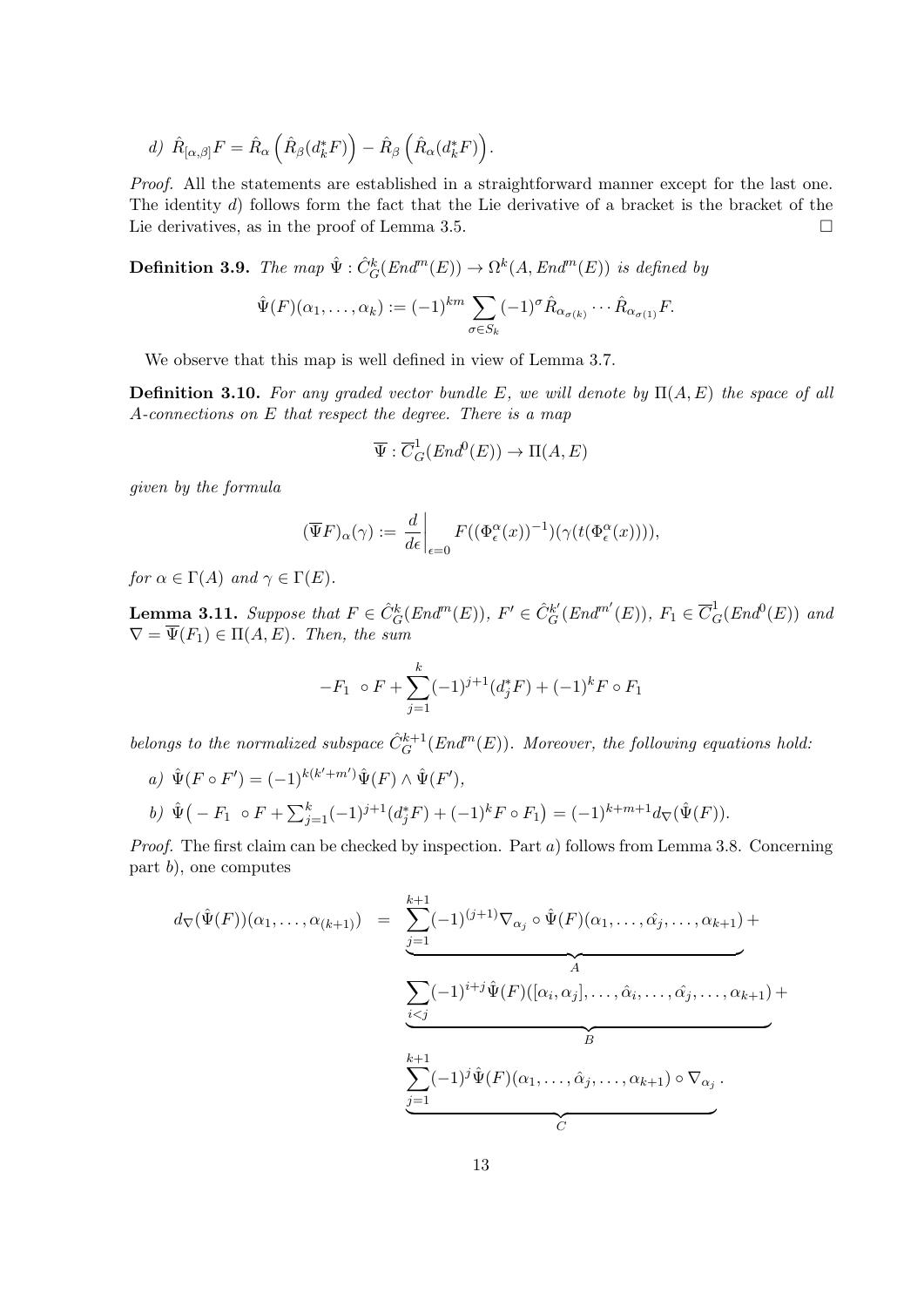On the other hand, differentiating

$$
-F_1 \circ F + \sum_{j=1}^k (-1)^{j+1} (d_j^* F) + (-1)^k F \circ F_1,
$$

and evaluating on  $\alpha_1, \ldots, \alpha_{k+1}$ , we observe that the part coming from  $-F_1 \circ F$  gives  $(-1)^{k+m+1}A$ , the part coming from  $\sum_{j=1}^{k}(-1)^{j+1}(d_j^*F)$  gives  $(-1)^{k+m+1}B$  and the part coming from  $(-1)^kF$  $F_1$  gives  $(-1)^{k+m+1}C$ .

**Corollary 3.12.** Let  $E$  and  $E'$  be graded vector bundles over M and suppose that we are given  $F_1 \in \overline{C}_G^1(End^0(E))$  and  $F'_1 \in \overline{C}_G^1(End^0(E'))$ . Then there is a map

$$
\hat{\Psi}: \hat{C}_G(Hom(E, E')) \to \Omega(A, Hom(E, E'))
$$

given by the same formulas as in Definition 3.9. If we denote by  $\nabla$  the A-connection induced on  $E \oplus E'$  by differentiating  $F_1$  and  $F'_1$ , then the map  $\hat{\Psi}$  satisfies the equations

- a)  $\hat{\Psi}(T \circ F) = (-1)^{a(k+m)} \hat{\Psi}(T) \wedge \hat{\Psi}(F'),$
- b)  $\hat{\Psi}(F' \circ T) = (-1)^{k'(a+b)} \hat{\Psi}(F') \wedge \hat{\Psi}(T),$
- c)  $\hat{\Psi}(-F'_1 \circ T + \sum_{j=1}^k (-1)^{j+1}(d_j^*T) + (-1)^kT \circ F_1) = (-1)^{k+m+1}d_{\nabla}(\hat{\Psi}(T)),$ for  $F \in \hat{C}_G^k(End^m(E)), F' \in \hat{C}_G^{k'}(End^{m'}(E))$  and  $T \in \hat{C}_G^a(Hom^b(E, E'))$

*Proof.* This follows from applying Lemma 3.11 to the vector bundle  $E \oplus E'$  and observing that  $\hat{C}_G(\text{Hom}(E,E')) \subset \hat{C}_G(\text{End}(E' \oplus E')$  $\Box$ ).

The following lemma establishes the compatibility between  $\hat{\Psi}$  and  $\Psi$ , the proof is a straightforward computation.

**Lemma 3.13.** For  $F \in \hat{C}_G^k(End^m(E))$  with  $(k,m) \neq (1,0)$  and  $\eta \in \hat{C}^p(G, E^q)$ , the following identities hold:

a)  $R_{\alpha}(\tilde{F}(\eta)) = (-1)^{k} \tilde{F}(R_{\alpha}\eta)$  if  $p > 0$ , b)  $R_{\alpha}(\tilde{F}(\eta)) = (-1)^{q}(\widetilde{R_{\alpha}(F)})(\eta)$  if  $p = 0$ , c)  $\Psi\left(\tilde{F}(\eta)\right) = \hat{\Psi}(F) \wedge \Psi(\eta).$ 

We can now prove the main result of this section.

**Theorem 3.14.** Let G be a Lie groupoid over M with Lie algebroid A. There is a functor

$$
\Psi : \mathcal{\hat{R}}ep^{\infty}(G) \to \mathcal{R}ep^{\infty}(A),
$$

defined as follows: If  $E \in \mathcal{R}ep^{\infty}(G)$  has structure operator

$$
D=\tilde{F}_0+\tilde{F}_1+\tilde{F}_2+\ldots,
$$

then  $\Psi(E)$  is the representation up to homotopy of A on the graded vector bundle E with structure operator

$$
\Psi(D) = \hat{\Psi}(F_0) + \overline{\Psi}(F_1) + \hat{\Psi}(F_2) + \dots
$$
\n(5)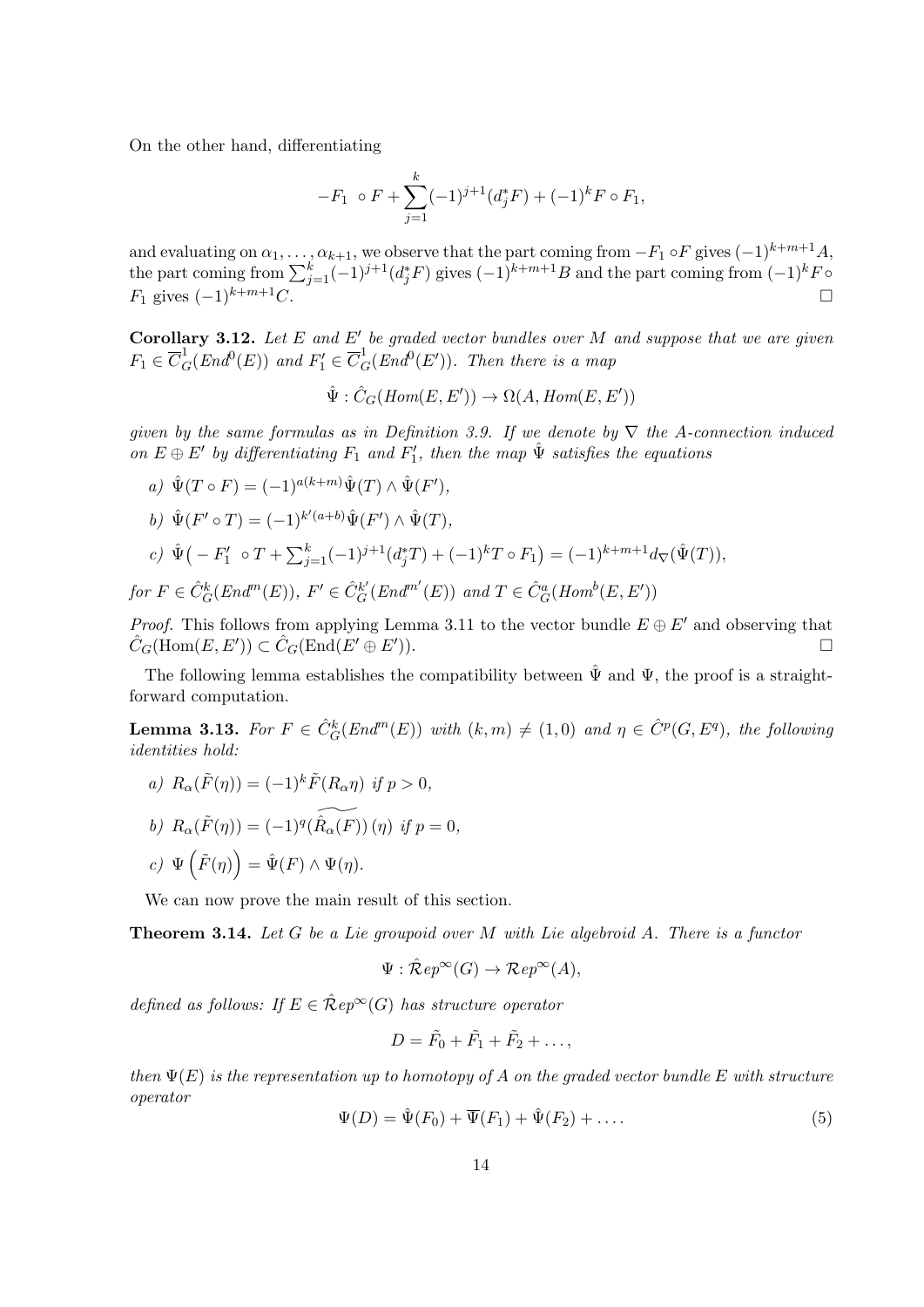Given a morphism

$$
\phi = \tilde{\phi}_0 + \tilde{\phi}_1 + \tilde{\phi}_2 + \dots
$$

between representations up to homotopy of G, the operator

$$
\Psi(\phi) = \hat{\Psi}(\phi_0) + \hat{\Psi}(\phi_1) + \hat{\Psi}(\phi_2) + \dots
$$

is a morphism between the corresponding representations up to homotopy of A. Moreover, for any  $E \in \mathcal{R}ep^{\infty}(G)$ , the linear map

$$
\Psi: \hat{C}(G, E) \to \Omega(A, \Psi(E)),\tag{6}
$$

introduced in Definition 3.3, is a morphism of chain complexes and is compatible with morphisms in the sense that

$$
\Psi(\phi(\eta)) = \hat{\Psi}(\phi)(\Psi(\eta)).\tag{7}
$$

*Proof.* We will denote the A-connection  $\hat{\Psi}(F_1)$  by  $\nabla$ . First, we need to prove that the operator  $\Psi(D)$  defined in equation (5) equips the graded vector bundle E with the structure of a representation up to homotopy of A. We know that the operators  $F_i$  satisfy the equations

$$
\sum_{j=0}^{k} (-1)^{j} (F_j \circ F_{k-j}) + \sum_{j=1}^{k-1} (-1)^{j+1} d_j^*(F_{k-1}) = 0,
$$

which are the structure equations for representations up to homotopy of Lie groupoids as explained in Proposition 2.9. Applying  $\hat{\Psi}$  to these equalities and using Lemma 3.11, one obtains the equations

$$
d_{\nabla}(\hat{\Psi}(F_{k-1})) + \sum_{i \notin \{1,k-1\}} \hat{\Psi}(F_i) \wedge \hat{\Psi}(F_{k-i}) = 0.
$$

These are the structure equations for a representation up to homotopy of A given in Proposition 2.3. Next, we need to prove that the map  $\Psi(\phi)$  defined in equation (6) is a morphism of representations up to homotopy of A. Since  $\phi$  is a morphism from E to E', the following identities hold:

$$
\sum_{i+j=k} (-1)^{j+1} \phi_j \circ F_i + \sum_{i+j=k} F'_j \circ \phi_i + \sum_{j=1}^{k-1} (-1)^j d_j^*(\phi_{k-1}) = 0.
$$
 (8)

Applying  $\hat{\Psi}$  to this equality and using Corollary 3.12, we arrive at

$$
d_{\nabla}(\hat{\Psi}(\phi_{k-1}) + \sum_{j \neq 1} [\hat{\Psi}(F_j), \hat{\Psi}(\phi_{k-j})] = 0,
$$

which are the structure equations for morphisms at the infinitesimal level. A simple computation shows that this construction respects the composition. We conclude that the functor  $\Psi$  is well defined.

Let us now prove that the map  $\Psi : \hat{C}(G, E) \to \Omega(A, \Psi(E))$  is a morphism of chain complexes. We observe that Lemma 3.13 implies that the diagram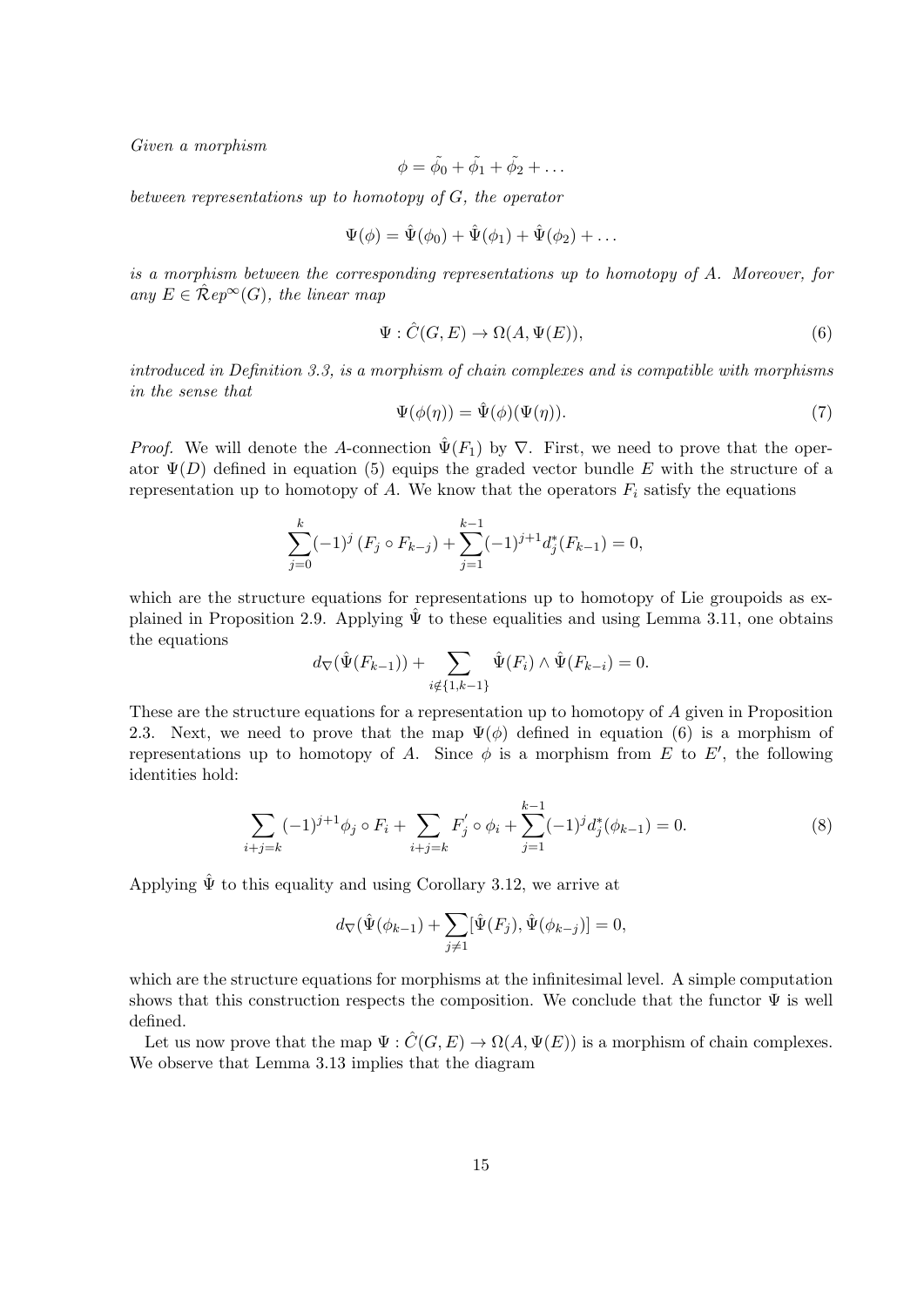$$
\hat{C}(G, E) \xrightarrow{\tilde{F}_k} \hat{C}(G, E)
$$
  
\n
$$
\Psi \downarrow \qquad \qquad \downarrow \Psi
$$
  
\n
$$
\Omega(A, E) \xrightarrow{\tilde{\Psi}(F_k)} \Omega(A, E)
$$

commutes for  $k \neq 1$ . We still need to prove that the diagram

$$
\hat{C}(G, E) \xrightarrow{\tilde{F}_1} \hat{C}(G, E)
$$
\n
$$
\downarrow \qquad \qquad \downarrow \qquad \downarrow \downarrow
$$
\n
$$
\Omega(A, E) \xrightarrow[d_{\nabla}]{} \Omega(A, E)
$$

commutes. This is a formal consequence of Corollary 3.12 c), applied to the case of maps from the trivial vector bundle  $\mathbb R$  with connection given by the constant section  $1 \in \overline{C}_G^1(\text{End}^0(\mathbb R))$  to the vector bundle E with connection given by  $F_1 \in \overline{C}_G^1(\text{End}^0(E)).$ 

The last claim follows immediately from part c) of Lemma 3.13.  $\square$ 

We will show now that the functor  $\Psi$  constructed above behaves in a natural way with respect to the operation of pulling back representations up to homotopy. Given a morphism of Lie groupoids



one can differentiate it to obtain a morphism between the corresponding Lie algebroids

$$
A \xrightarrow{\gamma} B
$$
  
 
$$
\downarrow \qquad \qquad \downarrow
$$
  
 
$$
M \xrightarrow{\gamma} N.
$$

Assume that  $(C(Q, E), D)$  is a representation up to homotopy of Q on a graded vector bundle  $E \to N$ . Let  $(F_k)_{k\geq 0}$  be the structure maps corresponding to D. We define  $\gamma^*(F_k) \in$  $C_G(\text{End}(\gamma^*(E)))$  by the formula

$$
(\gamma^* F_k)(g_1,\ldots,g_k) := F_k(\gamma(g_1),\ldots,\gamma(g_k)).
$$

Clearly this sequence equips the vector bundle  $\gamma^*(E)$  with the structure of a representation up homotopy of G. Observe that the pull back actually extends to a functor  $\mathcal{R}ep^{\infty}(Q) \to \mathcal{R}ep^{\infty}(G)$ .

Furthermore, there is a chain map given by the formula

$$
\gamma^* : (C(Q, E), D) \to (C(G, \gamma^* E), \gamma^* D),
$$
  

$$
(\gamma^* \eta)(g_1, \dots, g_k) := \eta(\gamma(g_1), \dots, \gamma(g_k)).
$$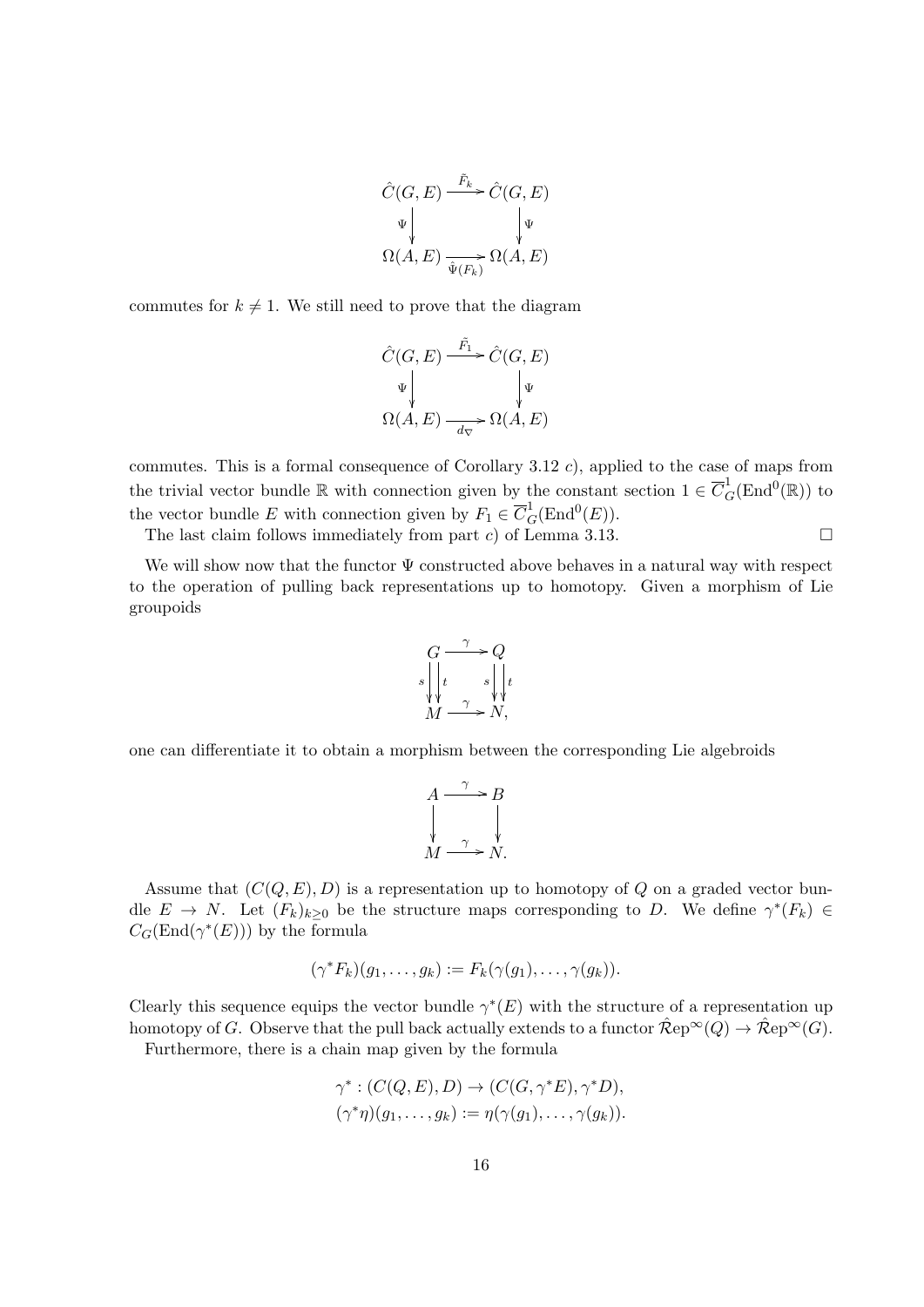One can also pull back representations up to homotopy along morphisms of Lie algebroids in a functorial way, and in this situation the pull back of cochains also yields a map of complexes

$$
\hat{\gamma}^* : (\Omega(B,E),D) \to (\Omega(A,\gamma^*E),\gamma^*D).
$$

All this operations are compatible in the following sense:

**Remark 3.15.** Let  $\gamma: G \to Q$  be a morphism of Lie groupoids and let  $\gamma: A \to B$  be the induced morphism of Lie algebroids. Given a representation up to homotopy  $(C(Q, E), D)$ , all the faces of the following cube commute:



### 4 The van Est theorem and deformations

#### 4.1 An isomorphism theorem

We will now prove a van Est theorem for representations up to homotopy, which provides conditions under which the differentiation map  $\Psi : \tilde{C}(G, E) \to \Omega(A, \Psi(E))$  induces an isomorphism in cohomology (in certain degrees).

Given a surjective submersion  $\pi : M \to N$ , there is a groupoid  $M \times_N M$  over M with target and source maps given by the projections on the first and second component, respectively.

**Definition 4.1.** An elementary Lie groupoid G is a Lie groupoid that is isomorphic to  $M \times_N M$ for some surjective submersion  $\pi : M \to N$  which admits a section  $\iota : N \to M$ .

**Lemma 4.2.** Let G be an elementary groupoid. Then, any unital representation up to homotopy E of G is quasi-isomorphic to a unital representation up to homotopy  $E'$  with the property that the structure operator  $D$  of  $E'$  is of the form:

$$
D = \tilde{F}'_0 + \tilde{F}'_1,
$$

with respect to the decomposition given in Proposition 2.9.

*Proof.* We know that G is the groupoid associated to a surjective submersion  $\pi : M \to N$ that admits a section  $\iota: N \to M$ . Let us denote by N the unit groupoid of N. Then, there are canonical morphisms of Lie groupoids  $\pi : G \to \mathcal{N}$  and  $\iota : \mathcal{N} \to G$ . We claim that E is quasi-isomorphic to  $\pi^*(\iota^*(E))$ . Given an arrow  $g \in G$ , there is a unique arrow  $\nu(g) \in G$  with the property that  $s(\nu(g)) = t(g)$  and  $t(\nu(g)) = t(\iota \pi(g))$ . Let

$$
D=\tilde{F}_0+\tilde{F}_1+\tilde{F}_2+\cdots,
$$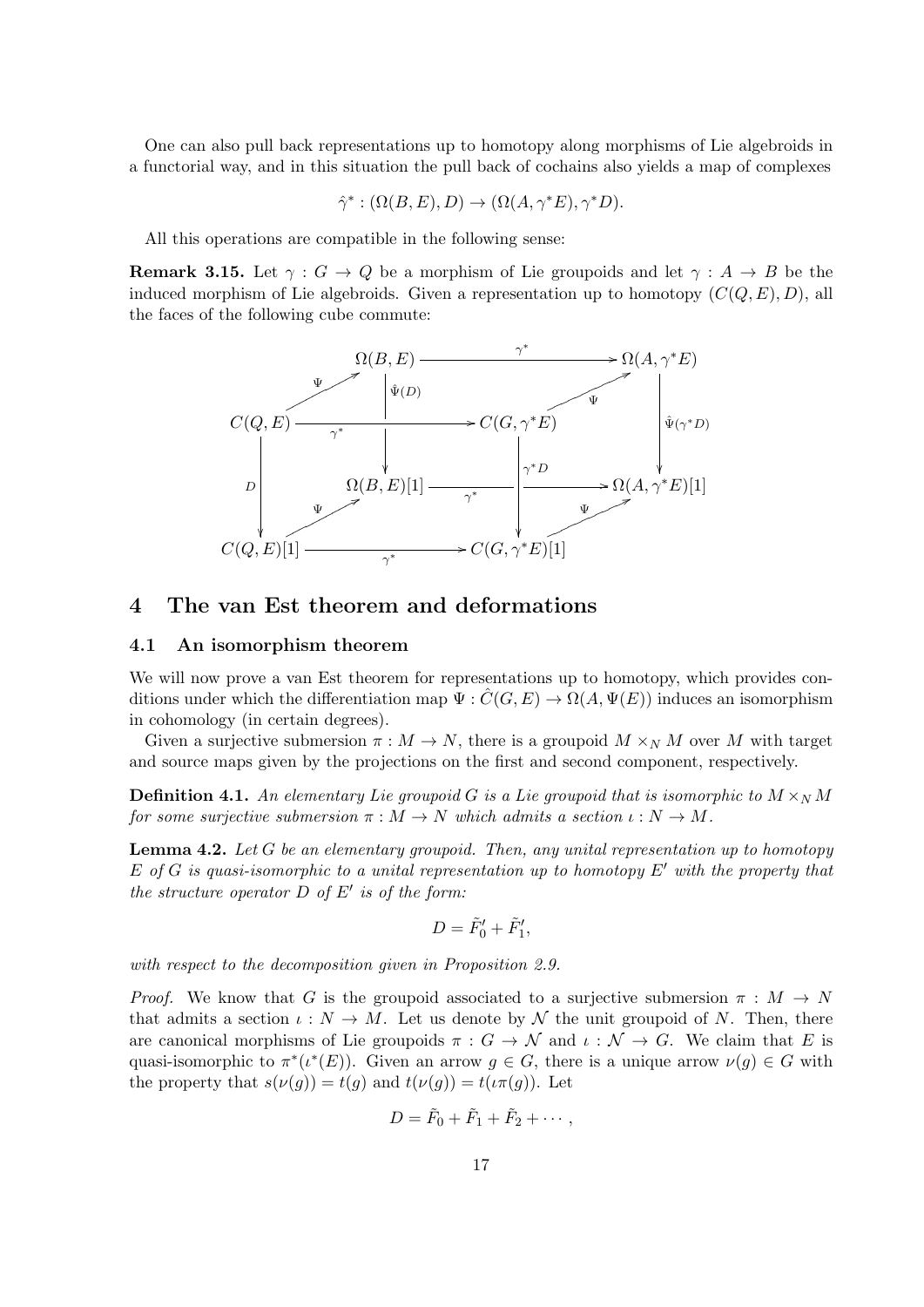be the structure operator for  $E$ . We define a morphism of representations up to homotopy:

$$
\phi: E \to \pi^*(\iota^*(E))
$$

by

$$
\phi = \phi_0 + \phi_1 + \phi_2 + \cdots,
$$

where

$$
\phi_k(g_1,\ldots,g_k) = F_{k+1}(\nu(g_1),g_1,\ldots,g_k).
$$

We denote the structure operator of  $\pi^*(\iota^*(E))$  by D' and observe that it has the form:

$$
D' = \tilde{F}'_0 + \tilde{F}'_1.
$$

This is the case because  $\pi^*(\iota^*(E))$  is the pull-back of a unital representation up to homotopy of the unit groupoid  $N$ , and those are always of this form. Moreover one immediately checks that:

$$
\begin{array}{rcl}\n\tilde{F}'_0(x) & = & F_0(\iota(\pi(x))), \\
\tilde{F}'_1(g) & = & \text{id}.\n\end{array}
$$

In order to prove that  $\phi$  is a morphism of representations we need to establish the following equations:

$$
\sum_{i+j=k} (-1)^{j} \phi_{j}(g_{1}, \ldots, g_{j}) \circ F_{i}(g_{j+1}, \ldots, g_{k}) - \sum_{\substack{i+j=k \ k-1}} F'_{j}(g_{1}, \ldots, g_{j}) \circ \phi_{i}(g_{j+1}, \ldots, g_{k}) + \sum_{j=1}^{k-1} (-1)^{j+1} \phi_{k-1}(g_{1}, \ldots, g_{j}g_{j+1}, \ldots, g_{k}) = 0.
$$

For this we compute directly:

$$
\sum_{i+j=k} (-1)^{j} \phi_{j}(g_{1},...,g_{j}) \circ F_{i}(g_{j+1},...,g_{k}) - \sum_{i+j=k} F'_{j}(g_{1},...,g_{j}) \circ \phi_{i}(g_{j+1},...,g_{k})
$$
\n
$$
+ \sum_{j=1}^{k-1} (-1)^{j+1} \phi_{k-1}(g_{1},...,g_{j}g_{j+1},...,g_{k})
$$
\n
$$
= \sum_{i+j=k} (-1)^{j} F_{j+1}(\nu(g_{1}),g_{1},...,g_{j}) \circ F_{i}(g_{j+1},...,g_{k}) - F'_{0} \circ F_{k+1}(\nu(g_{1}),g_{1},...,g_{k})
$$
\n
$$
-F'_{1}(g_{1}) \circ F_{k}(\nu(g_{2}),g_{2},...,g_{k}) + \sum_{j=1}^{k-1} (-1)^{j+1} F_{k}(\nu(g_{1}),g_{1},...,g_{j}g_{j+1},...,g_{k})
$$
\n
$$
= \sum_{i+j=k+1} (-1)^{j+1} F_{j}(\nu(g_{1}),g_{1},...,g_{j}) \circ F_{i}(g_{j+1},...,g_{k}) - F_{k}(\nu(g_{2}),g_{2},...,g_{k})
$$
\n
$$
+ \sum_{j=1}^{k-1} (-1)^{j+1} F_{k}(\nu(g_{1}),g_{1},...,g_{j}g_{j+1},...,g_{k})
$$
\n
$$
= \sum_{i+j=k+1} (-1)^{j+1} F_{j}(\nu(g_{1}),g_{1},...,g_{j}) \circ F_{i}(g_{j+1},...,g_{k}) - F_{k}(\nu(g_{1})g_{1},g_{2},...,g_{k})
$$
\n
$$
= 0.
$$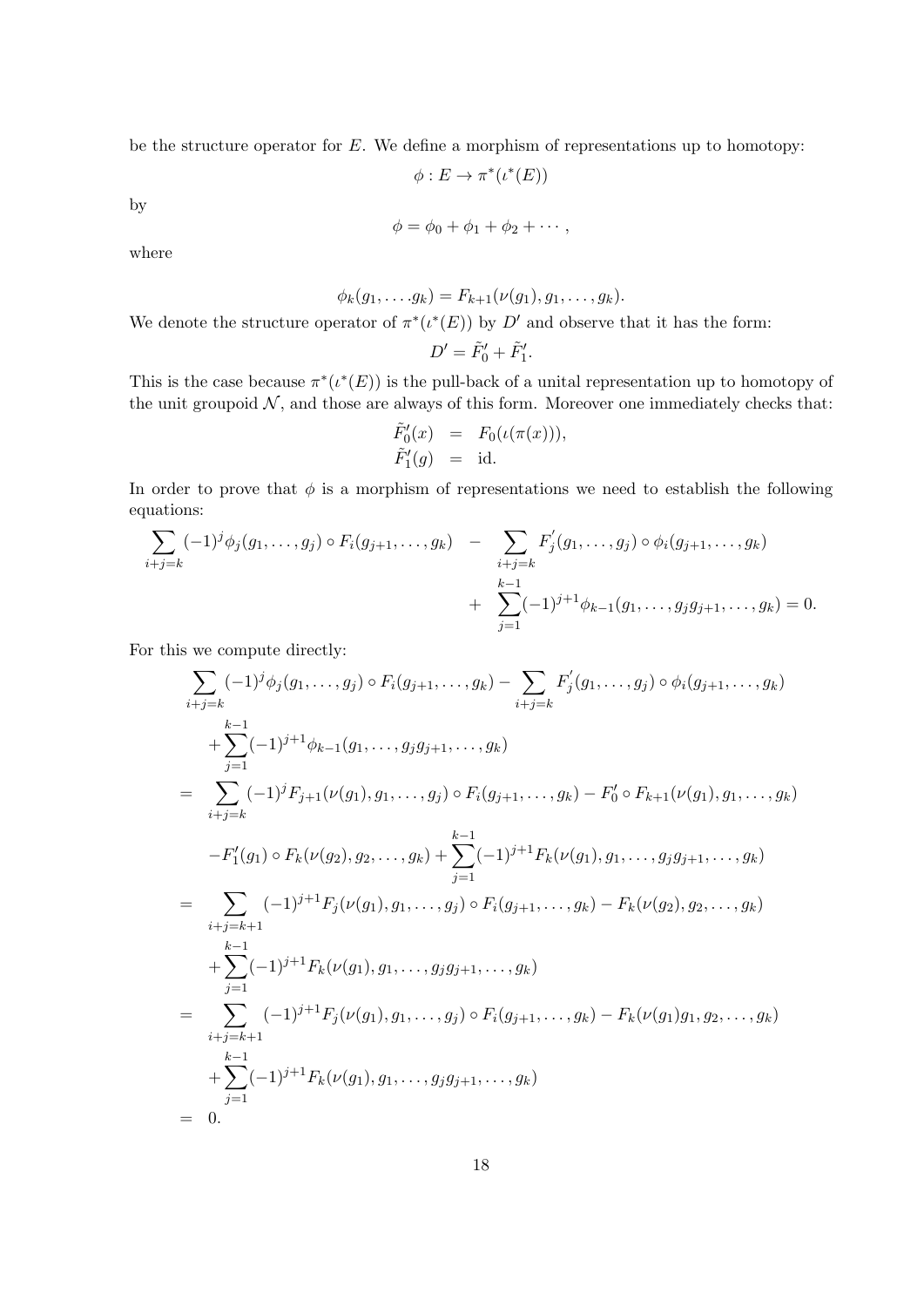The last equation holds because of the structure equations for the operator D. We conclude that  $\phi$  is a morphism of representations up to homotopy. One also checks immediately that  $\phi_0$ induces isomorphism in cohomology at every point. This completes the proof.

Proposition 4.3. Let G be an elementary Lie groupoid with l-connected source fibers and suppose that  $E = \bigoplus_{k=a}^{b} E^k$  is a unital representation up to homotopy of G. Then, the map induced in cohomology

$$
\Psi: H^n(G, E) \to H^n(A, \Psi(E)),
$$

is an isomorphism for  $a \leq n \leq a + l$ .

*Proof.* We can obviously assume that  $a = 0$ . In view of Lemma 4.2 and the fact that quasiisomorphisms induce isomorphisms in cohomology, it suffices to consider the case where the structure operator of  $E$  is of the form:

$$
D=\tilde{F}_0+\tilde{F}_1.
$$

This means that the cohomology  $H(G, E)$  is computed by the double complex:

$$
\begin{array}{ccc}\n\vdots & \vdots & \vdots \\
\tilde{F}_{1} & \tilde{F}_{1} & \tilde{F}_{1} \\
\hat{C}^{2}(G, E^{0}) & \xrightarrow{\tilde{F}_{0}} \hat{C}^{2}(G, E^{1}) & \xrightarrow{\tilde{F}_{0}} \hat{C}^{2}(G, E^{2}) & \xrightarrow{\tilde{F}_{0}} \cdots \\
\tilde{F}_{1} & \tilde{F}_{1} & \tilde{F}_{1} & \tilde{F}_{1} \\
\hat{C}^{1}(G, E^{0}) & \xrightarrow{\tilde{F}_{0}} \hat{C}^{1}(G, E^{1}) & \xrightarrow{\tilde{F}_{0}} \hat{C}^{1}(G, E^{2}) & \xrightarrow{\tilde{F}_{0}} \cdots \\
\tilde{F}_{1} & \tilde{F}_{1} & \tilde{F}_{1} & \tilde{F}_{1} \\
\hat{C}^{0}(G, E^{0}) & \xrightarrow{\tilde{F}_{0}} \hat{C}^{0}(G, E^{1}) & \xrightarrow{\tilde{F}_{0}} \hat{C}^{0}(G, E^{2}) & \xrightarrow{\tilde{F}_{0}} \cdots\n\end{array}
$$

Here the vertical lines are given by the complexes associated to ordinary representations of G. The differentiation operator  $\Psi$  induces a map of double complexes to the corresponding double complex associated to the Lie algebroid:

$$
\begin{array}{ccc}\n\vdots & \vdots & \vdots \\
\tilde{F}_1 \uparrow & \tilde{F}_1 \uparrow & \tilde{F}_1 \\
\Omega^2(A, E^0) & \xrightarrow{\tilde{F}_0} \Omega^2(A, E^1) & \xrightarrow{\tilde{F}_0} \Omega^2(A, E^2) & \xrightarrow{\tilde{F}_0} \cdots \\
& \tilde{F}_1 \uparrow & \tilde{F}_1 \uparrow & \tilde{F}_1 \uparrow \\
\Omega^1(A, E^0) & \xrightarrow{\tilde{F}_0} \Omega^1(A, E^1) & \xrightarrow{\tilde{F}_0} \Omega^1(A, E^2) & \xrightarrow{\tilde{F}_0} \cdots \\
& \tilde{F}_1 \uparrow & \tilde{F}_1 \uparrow & \tilde{F}_1 \uparrow \\
\Omega^0(A, E^0) & \xrightarrow{\tilde{F}_0} \Omega^0(A, E^1) & \xrightarrow{\tilde{F}_0} \Omega^0(A, E^2) & \xrightarrow{\tilde{F}_0} \cdots\n\end{array}
$$

Now, the van Est isomorphism for ordinary representations, Theorem 4 of [3], guarantees that this map induces an isomorphism in the vertical cohomology up to degree l. A standard spectral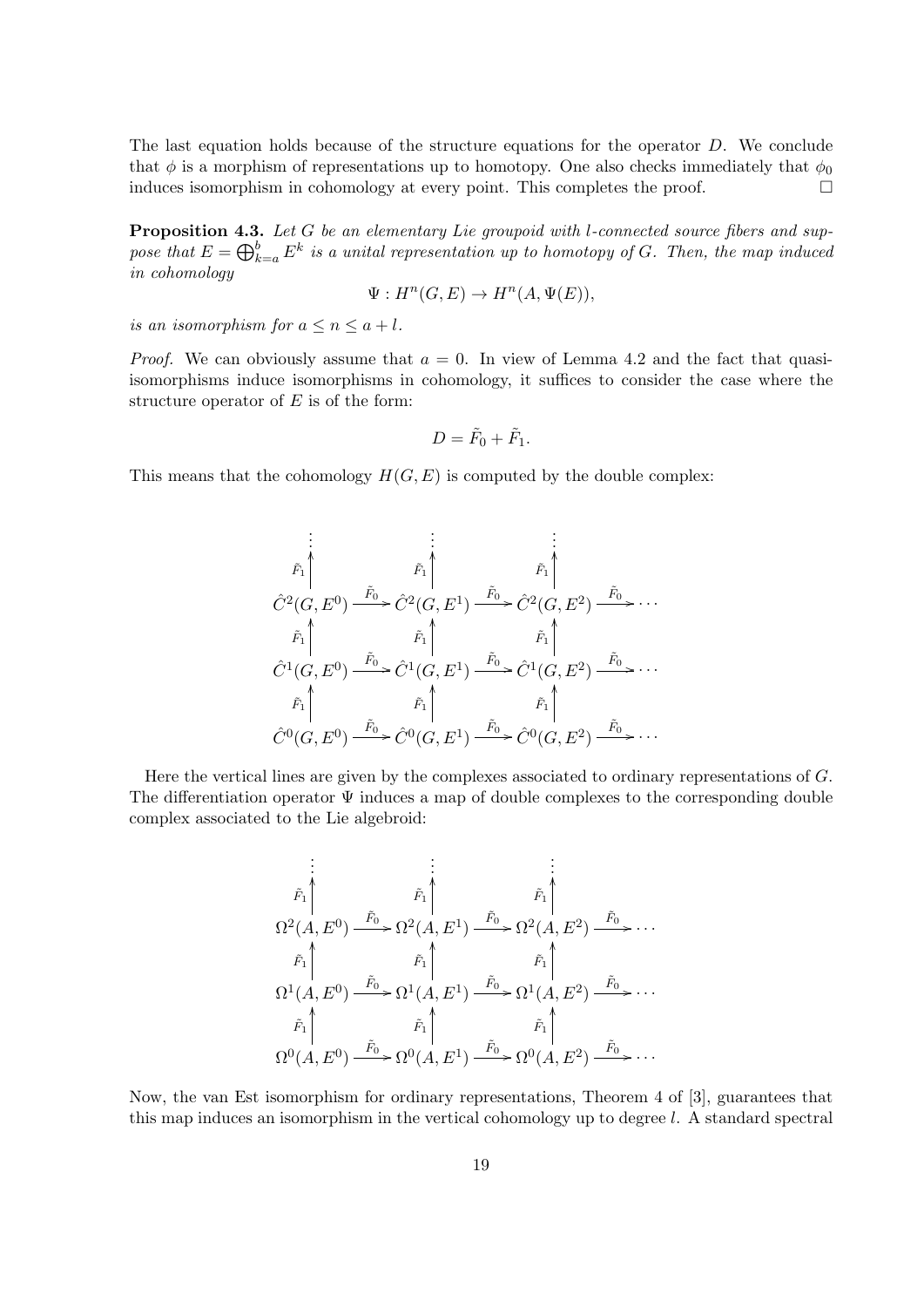sequence argument implies that the map also induces isomorphisms in the total cohomology up to degree l.

 $\Box$ 

A left action of a Lie groupoid G on a manifold  $P \stackrel{\nu}{\to} M$  over M is a map  $G_1 \times_M P \to P$ defined on the space  $G_1 \times_M P$  of pairs  $(g, p)$  with  $s(g) = \nu(p)$ , which satisfies  $\nu(gp) = t(g)$  and is compatible with the units and the composition in G. Given an action of G on  $P \stackrel{\nu}{\rightarrow} M$  there is an action groupoid, denoted by  $G \ltimes P$ . The base of this groupoid is P, the space of arrows is  $G_1 \times_M P$ , the source map is the second projection, while the target map is the action. The multiplication in this groupoid is  $(g, p)(h, q) = (gh, q)$ .

For all  $k \geq 0$  a Lie groupoid G acts on the manifold  $G_{k+1} \stackrel{t}{\rightarrow} M$  with action given by the formula

$$
g(g_1,\ldots,g_{k+1})=(gg_1,\ldots,g_{k+1}).
$$

We will denote the action groupoid associated to this action by  $G^{(k)}$  and set  $G^{(-1)} = G$ . Observe that  $G^{(k)}$  is isomorphic to the groupoid associated to the surjective submersion  $d_0: G_{k+1} \to G_k$ , where we use the simplicial face maps introduced in equation (4). In particular,  $G^{(k)}$  is an elementary groupoid. There are natural diffeomorphisms

$$
G_0^{(k)} \cong G_{k+1}, G_1^{(k)} \cong G_{k+2},
$$

and the source and target maps correspond to  $d_0$  and  $d_1$  respectively. We will use these identifications freely from now on. For  $i = 0, \ldots, k$ , there are morphisms of Lie groupoids  $b_i : G^{(k)} \to$  $G^{(k-1)}$  defined as follows: At the level of morphisms,  $b_i$  is given by  $d_{i+2} : G_{k+2} \to G_{k+1}$  and at the level of objects it is  $d_{i+1}: G_{k+1} \to G_k$ .

Lemma 4.4. The following statements hold:

1. The sequence  $(G^{(k)})_{k\geq 0}$  together with the morphisms  $\flat_i$  form a semisimplicial groupoid

$$
\cdots G^{(2)} \xrightarrow{\frac{\flat_0}{\flat_1}} G^{(1)} \xrightarrow{\frac{\flat_0}{\flat_1}} G^{(0)}.
$$

2. Let  $\pi: G^{(k)} \to G$  be the morphism of Lie groupoids defined on arrows by  $(q_1, \ldots, q_{k+2}) \mapsto$  $g_1$ , and on objects by  $(g_1, \ldots, g_{k+1}) \mapsto t(g_1)$ . Any morphism  $\gamma : G^{(k)} \to G$  which is obtained by composing the morphisms  $b_i$  is equal to  $\pi$ .

*Proof.* The first claim is a formal consequence of the fact that the operators  $d_i$  give the sequence  $(G_k)_{k\geq 0}$  the structure of a semisimplicial manifold. For the second part we observe that  $\flat_i$ :  $G^{(k)} \to G^{(k-1)}$  is given on arrows by  $d_{i+2} : G_{k+2} \to G_{k+1}$ , and therefore it does not change the first component.

**Remark 4.5.** In order to simplify the notation, we will write  $E$  for the representation up to homotopy  $\pi^*(E)$  of  $G^{(k)}$ . The morphism  $\flat_i$  induces a pullback map:

$$
\flat_i^*: \hat{C}(G^{(k-1)}, E) \to \hat{C}(G^{(k)}, \flat_i^*(E)).
$$

In view of Lemma 4.4, we know that  $\flat_i^*(E) = E$ , so we can write:

$$
b_i^* : \hat{C}(G^{(k-1)}, E) \to \hat{C}(G^{(k)}, E).
$$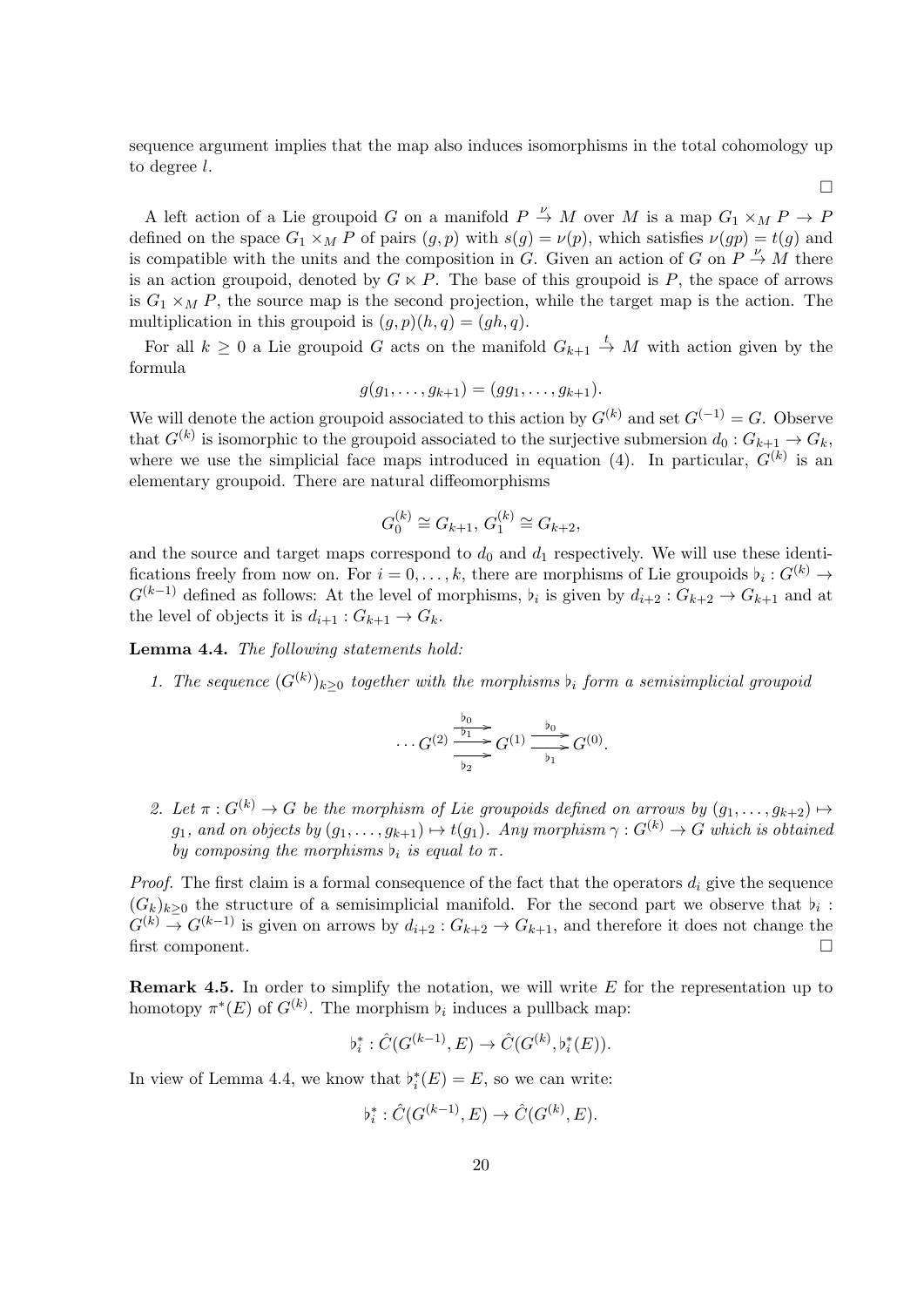We will need the following fact.

**Lemma 4.6.** Let  $b^* : \hat{C}(G^{(k-1)}, E) \to \hat{C}(G^{(k)}, E)$  be the linear map

$$
\flat^* := \sum_{i=0}^k (-1)^i {\flat_i}^*.
$$

Then, the sequence of maps

$$
0 \to \hat{C}(G,E)^n \stackrel{\flat^*}{\to} \hat{C}(G^{(0)},E)^n \stackrel{\flat^*}{\to} \hat{C}(G^{(1)},E)^n \stackrel{\flat^*}{\to} \hat{C}(G^{(2)},E)^n \stackrel{\flat^*}{\to} \cdots,
$$
\n
$$
(9)
$$

is a long exact sequence. Moreover, applying the functor  $\Psi$ , one obtains a long exact sequence:

$$
0 \to \Omega(A, E)^n \stackrel{\flat^*}{\to} \Omega(A^{(0)}, E)^n \stackrel{\flat^*}{\to} \Omega(A^{(1)}, E)^n \stackrel{\flat^*}{\to} \Omega(A^{(2)}, E)^n \stackrel{\flat^*}{\to} \cdots
$$
 (10)

where  $A^{(k)}$  denotes the Lie algebroid of  $G^{(k)}$ .

Proof. Let us consider the first claim. We observe that there are natural diffeomorphisms:

$$
\phi: G_m^{(k)} \to G_{k+m+1},
$$
  

$$
((g_1, h_1^1, \ldots, h_{k+1}^1), \ldots, (g_m, h_1^m, \ldots, h_{k+1}^m)) \mapsto (g_1, \ldots, g_m, h_1^m, \ldots, h_{k+1}^m).
$$

These diffeomorphisms induce isomorphisms of vector spaces:

$$
\phi^* : C^{k+m+1}(G, E) \to C^m(G^{(k)}, E).
$$

Let us denote by  $C_m^{k+m+1}(G, E)$  the subspace

$$
C_m^{k+m+1}(G,E) := \left\{ \eta \in C^{k+m+1}(G,E) : \eta(g_1,\ldots,g_i,1,g_{i+2},\ldots,g_{k+m+1}) = 0, \text{ for } i < m \right\}.
$$

Then the isomorphism  $\phi^*$  restricts to an isomorphism:

$$
\phi^*: C_m^{k+m+1}(G,E) \to \hat{C}^m(G^{(k)},E).
$$

Moreover, the diagram:

$$
C_m^{k+m}(G, E) \xrightarrow{d_{i+m+1}^*} C_m^{k+m+1}(G, E)
$$

$$
\downarrow_{\phi^*} \qquad \qquad \downarrow_{\phi^*}
$$

$$
C^m(G^{(k-1)}, E) \xrightarrow{b_i^*} C^m(G^{(k)}, E)
$$

commutes. Thus, if we denote by  $b^* : C_m^{k+m}(G, E) \to C_m^{k+m+1}(G, E)$  the map

$$
b^* := \sum_{i=0}^k (-1)^i d^*_{i+m+1},
$$

it is sufficient to prove that the sequence

$$
0 \to C_m^m(G, E) \stackrel{b^*}{\to} C_m^{m+1}(G, E) \stackrel{b^*}{\to} C_m^{m+2}(G, E) \stackrel{b^*}{\to} C_m^{m+3}(G, E) \stackrel{b^*}{\to} \cdots,
$$
\n(11)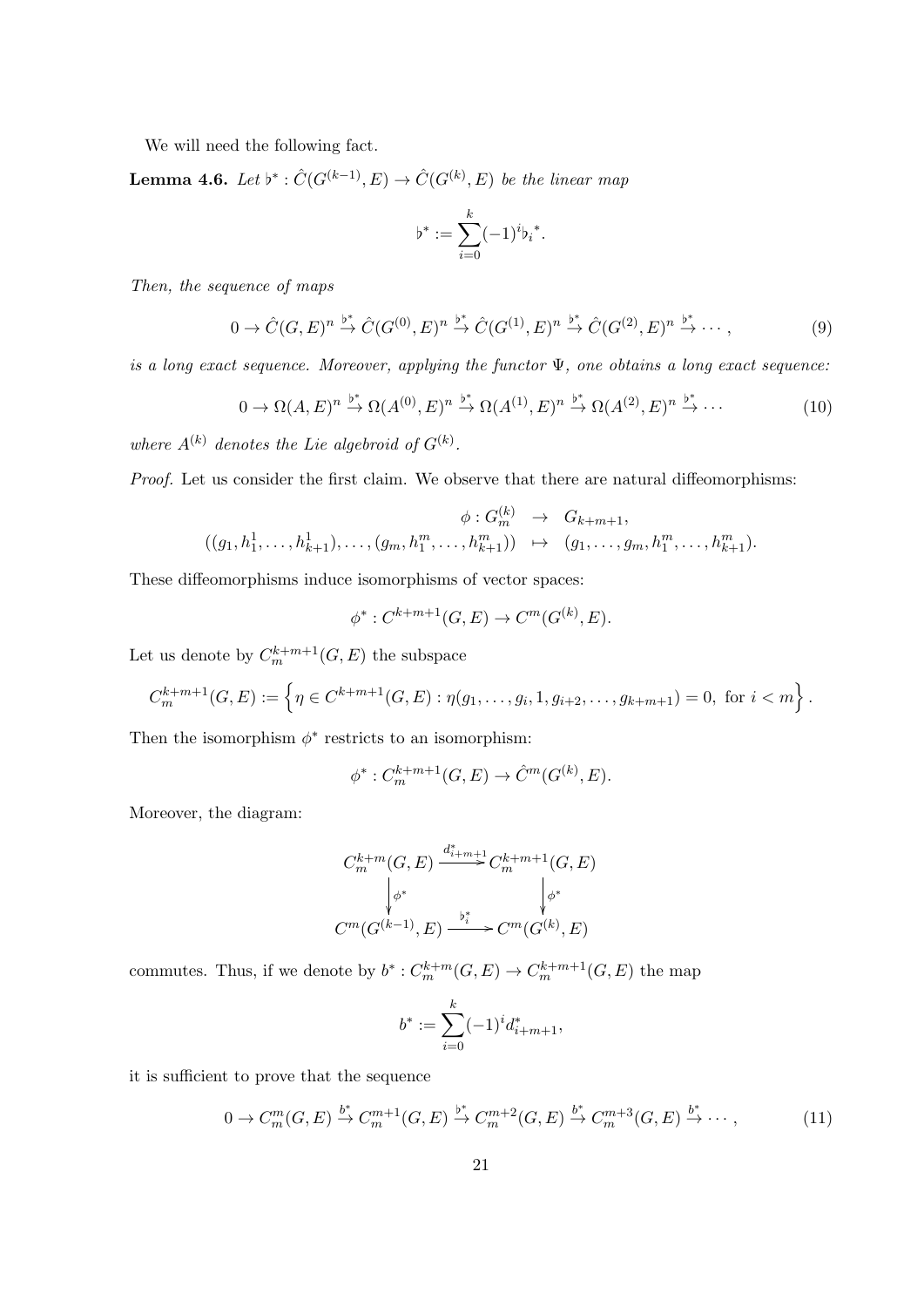is exact. Let  $s^*$ :  $C_m^{m+k+1}(G, E) \to C_m^{m+k}(G, E)$  be defined by the formula:

$$
s^*(\eta)(g_1,\ldots,g_{k+m})=\eta(g_1,\ldots,g_m,1,g_{m+1},\ldots,g_{m+k}).
$$

Then, one easily checks that:

$$
s^* d_{i+m+1}^* = \begin{cases} \text{id} & \text{for } i = 0, \\ d_{i+m}^* s^* & \text{for } i > 0. \end{cases}
$$

These relations imply that  $b^*s^* + s^*b^* = id$ . We conclude that the sequence (11) is exact. Since all the operators in this proof are also present in the case of the sequence (10), the same proof applies.  $\Box$ 

Theorem 4.7. Let G be a Lie groupoid with l-connected source fibers and suppose that

$$
E = \bigoplus_{k=a}^{b} E^k
$$

is a unital representation up to homotopy of G. Then, the map induced in cohomology

$$
\Psi: H^n(G, E) \to H^n(A, \Psi(E)),
$$

is an isomorphism in degrees  $a \leq n \leq a + l$ .

*Proof.* Clearly, we can assume that  $a = 0$ . Let us denote by  $\flat^* : \hat{C}(G^{(k-1)}, E) \to \hat{C}(G^{(k)}, E)$  the linear map

$$
\flat^* := \sum_{i=0}^k (-1)^i \flat_i^*.
$$

One can organize all these linear maps in a double complex as follows:

$$
\begin{array}{ccc}\n\vdots & \vdots & \vdots \\
D & D & D & D \\
0 & \longrightarrow \hat{C}(G, E)^2 \xrightarrow{b^*} \hat{C}(G^{(0)}, E)^2 \xrightarrow{b^*} \hat{C}(G^{(1)}, E)^2 \xrightarrow{b^*} \cdots \\
D & D & D & D \\
0 & \longrightarrow \hat{C}(G, E)^1 \xrightarrow{b^*} \hat{C}(G^{(0)}, E)^1 \xrightarrow{b^*} \hat{C}(G^{(1)}, E)^1 \xrightarrow{b^*} \cdots \\
D & D & D & D \\
0 & \longrightarrow \hat{C}(G, E)^0 \xrightarrow{b^*} \hat{C}(G^{(0)}, E)^0 \xrightarrow{b^*} \hat{C}(G^{(1)}, E)^0 \xrightarrow{b^*} \cdots\n\end{array}
$$

Here, the vertical operator  $D$  is the differential corresponding to the representation up to homotopy E. Note that D commutes with  $\flat^*$  because it commutes with each  $\flat_i^*$  by Remark 3.15. By Lemma 4.6 we know that the rows of this double complex are acyclic. We denote by  $Tot(G)$ the total complex:

$$
\operatorname{Tot}^n(G) = \bigoplus_{k \ge 0} \hat{C}(G^{(k)}, E)^{n-k}.
$$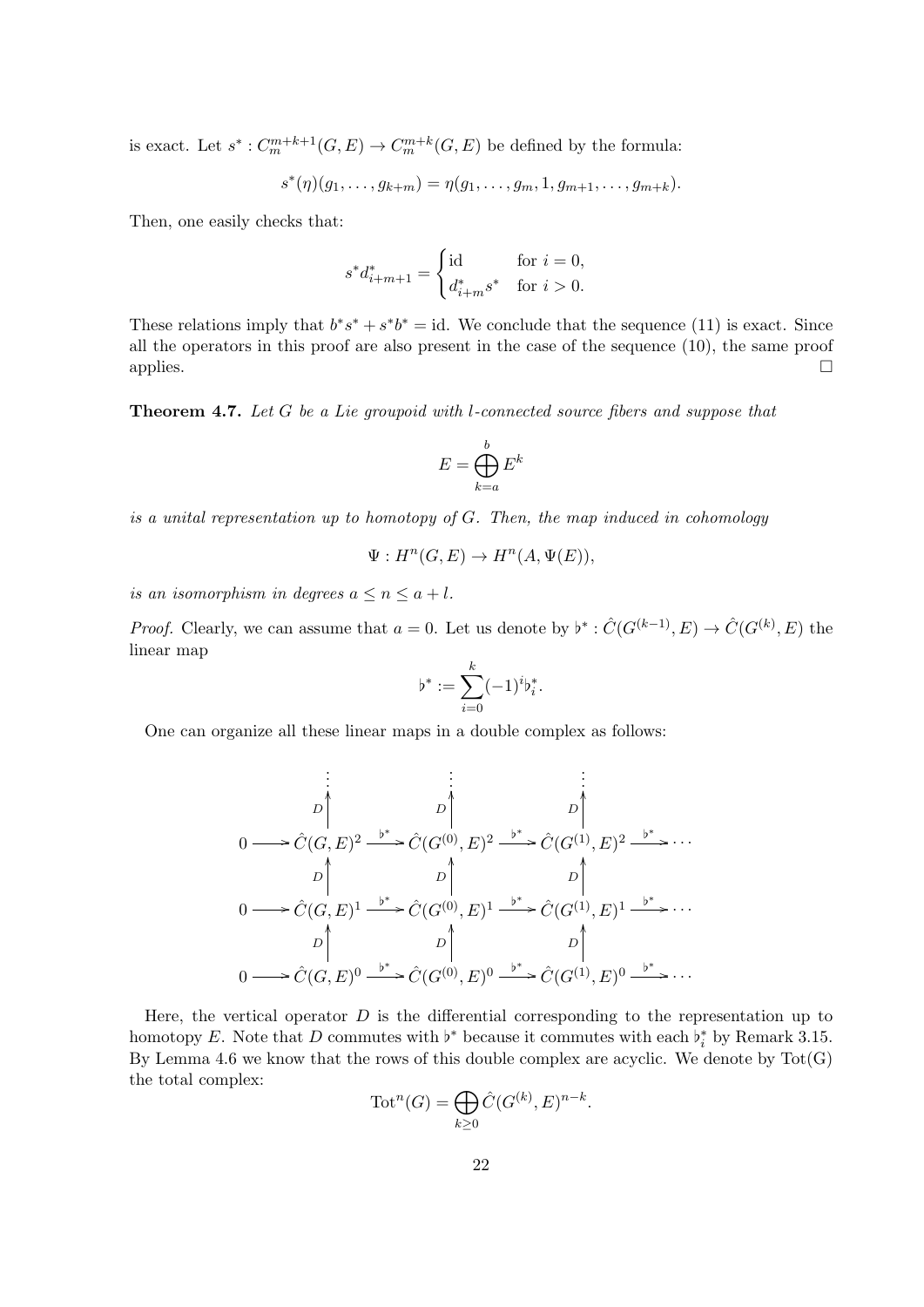The general homological algebra argument implies that the inclusion of the first column induces an isomorphism in cohomology:

$$
\flat^* : H(G, E) \to H(\text{Tot}(G)).
$$

By applying the functor  $\Psi$  to the diagram above we obtain a double complex:

$$
\begin{array}{ccc}\n\vdots & \vdots & \vdots \\
D & D & D \\
\hline\n0 & \longrightarrow \Omega(A, E)^2 \xrightarrow{b^*} \Omega(A^{(0)}, E)^2 \xrightarrow{b^*} \Omega(A^{(1)}; E)^2 \xrightarrow{b^*} \cdots \\
D & D & D & D \\
\downarrow & \downarrow & \downarrow & \downarrow \\
0 \longrightarrow \Omega(A, E)^1 \xrightarrow{b^*} \Omega(A^{(0)}, E)^1 \xrightarrow{b^*} \Omega(A^{(1)}, E)^1 \xrightarrow{b^*} \cdots \\
D & D & D & D \\
\downarrow & \downarrow & \downarrow & \downarrow \\
0 \longrightarrow \Omega(A, E)^0 \xrightarrow{b^*} \Omega(A^{(0)}, E)^0 \xrightarrow{b^*} \Omega(A^{(1)}, E)^0 \xrightarrow{b^*} \cdots\n\end{array}
$$

Again, by Lemma 4.6 the rows of this diagram are exact. We denote by  $Tot(A)$  the total complex:

$$
\operatorname{Tot}^n(A) = \bigoplus_{k \ge 0} \Omega(A^{(k)}, E)^{n-k}.
$$

As before, the inclusion of the first column induces an isomorphism in cohomology:

$$
\flat^* : H(A, E) \to H(\text{Tot}(A)).
$$

We know that for  $k \geq 0$  the groupoids  $G^{(k)}$  are elementary. Moreover, the source fibers of  $G^{(k)}$  are diffeomorphic to those of G. Therefore, Proposition 4.3 implies that for  $k \geq 0$  the map:

$$
\Psi : \hat{C}(G^{(k)}, E)^n \to \Omega(A^{(k)}, E)^n
$$

induces isomorphisms up to degree l. The usual spectral sequence argument then implies that

$$
\Psi : \operatorname{Tot}(G) \to \operatorname{Tot}(A)
$$

induces isomorphisms up to degree l. We now consider the commutative diagram

$$
H^n(G, E) \xrightarrow{\flat^*} H^n(\text{Tot}(G))
$$
  

$$
\downarrow^{\Psi} \qquad \qquad \downarrow^{\Psi}
$$
  

$$
H^n(A, E) \xrightarrow{\flat^*} H^n(\text{Tot}(A)).
$$

For  $n \leq l$  three of the maps above are isomorphism, so the fourth one also is. This completes the proof.

 $\Box$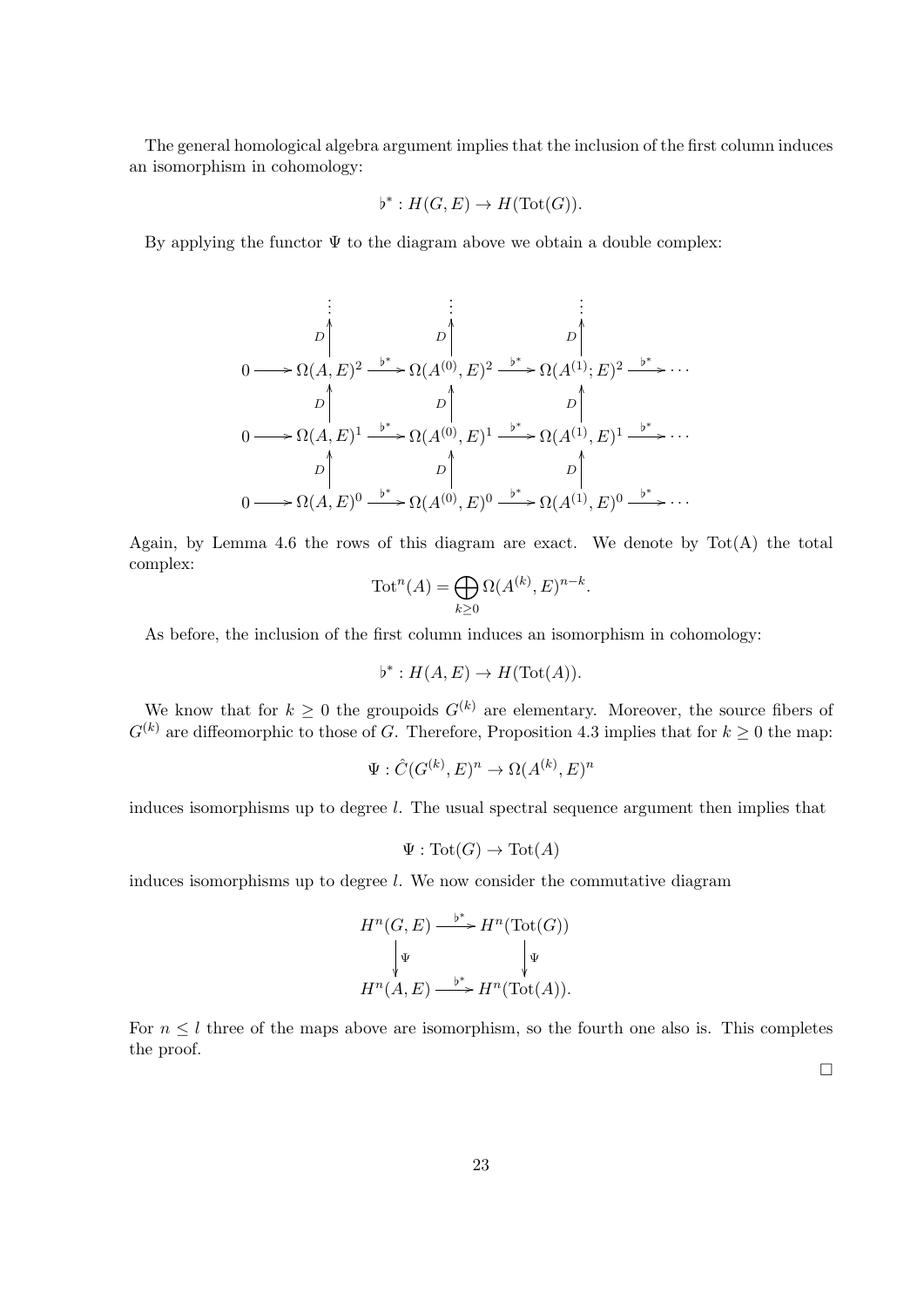#### 4.2 Differentiating the adjoint and deformations

Here we show that by applying the differentiation functor  $\Psi$  to the adjoint representation of a Lie groupoid, one obtains the adjoint representation of the Lie algebroid. We then use this fact together with Theorem 4.7 to prove Conjecture 1 of [5].

As before, A is the Lie algebroid of G and  $\sigma$  is a connection on G. That is,  $\sigma$  is a splitting of the short exact sequence

$$
0 \to \ker(ds) \to TG \to s^*(TM) \to 0,
$$

which coincides with the natural splitting over M. The choice of the connection  $\sigma$  induces operators,  $\omega$ ,  $\overline{\sigma}$  and  $\overline{\omega}$  as explained in Section 2. Given a vector field X on M, we will denote by  $\hat{X}$  the horizontal vector field on G determined by X, namely:

$$
\hat{X}(g) = \sigma(g)(X(s(g))).
$$

For a section  $\alpha \in \Gamma(A)$ , we will denote by  $\hat{\alpha}$  the right invariant vector field on G associated with  $\alpha$ . We also define the vector fields:

$$
\check{X}(g) := d\iota(\hat{X}(g^{-1})),
$$
  
\n
$$
\check{\alpha}(g) := d\iota(\hat{\alpha}(g^{-1})),
$$

where  $\iota: G \to G$  is the inverse map.

**Remark 4.8.** The connection  $\sigma$  on G induces a connection  $\nabla$  on A by the formula:

$$
\nabla_X(\alpha)(p) = [\hat{X}, \hat{\alpha}](p), \ p \in M. \tag{12}
$$

The vector fields  $\hat{\alpha}$  and  $\hat{X}$  are projectable with respect to the target map t and they project onto the vector fields  $\rho(\alpha)$  and X, respectively. This implies the identity

$$
[\rho(\alpha), X] = dt ([\hat{\alpha}, \check{X}]).
$$

**Lemma 4.9.** Let  $ad_{\nabla}(A)$  be the adjoint representation of A induced by  $\nabla$ , where  $\nabla$  is determined by  $\sigma$  as above. Then the A-connection part of  $ad_{\nabla}(A)$  is given by the formulas:

$$
\nabla_{\alpha}^{bas}(X) = [\rho(\alpha), X] - dt[\hat{\alpha}, \hat{X}],
$$
  
\n
$$
\nabla_{\alpha}^{bas}(\beta) = [\hat{\alpha}, \hat{\beta}] - [\hat{\alpha}, \hat{\rho}(\hat{\beta})].
$$

**Proposition 4.10.** Let G be a Lie groupoid equipped with a connection  $\sigma$  and denote by  $\nabla$  the induced connection on A. Then

$$
\Psi(\mathrm{Ad}_{\sigma}(G)) = \mathrm{ad}_{\nabla}(A).
$$

*Proof.* Let us write the structure operator of  $\text{Ad}_{\sigma}(G)$  as:

$$
D=\tilde{F}_0+\tilde{F}_1+\tilde{F}_2.
$$

Clearly,  $\hat{\Psi}(F_0) = \hat{\Psi}(\rho) = \rho$  is the coboundary operator in ad<sub>V</sub>(A). Next, we need to prove that

$$
\nabla_{\alpha}^{bas}(X) = \bar{\Psi}(F_1)_{\alpha}(X). \tag{13}
$$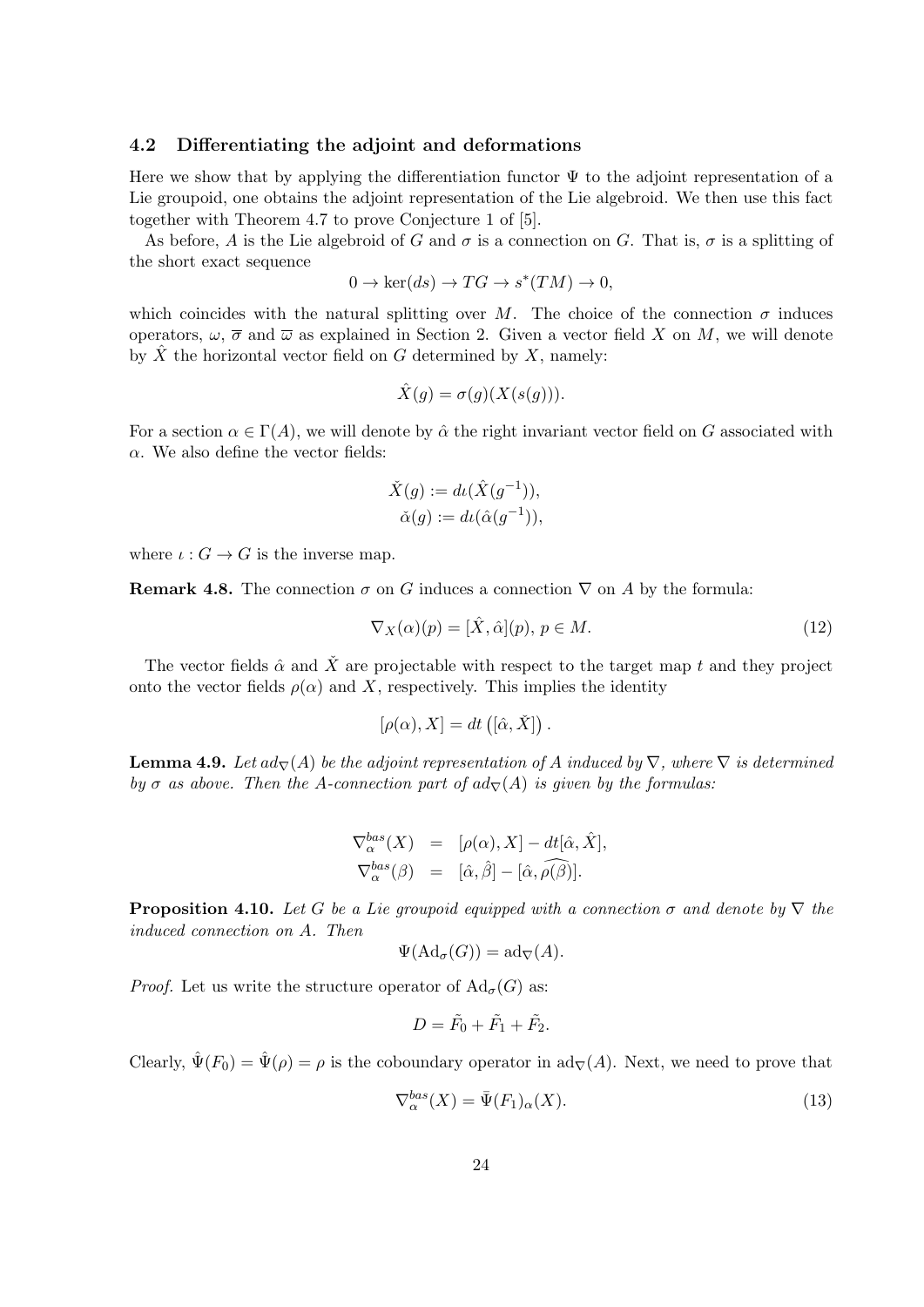Let us fix a point  $p \in M$  and set  $U = dt (\hat{a}, \check{X}] (p) = [\rho(\alpha), X](p), V = -dt (\hat{a}, \hat{X}] (p)$  and  $Z = \bar{\Psi}(F_1)_{\alpha}(X)(p)$ ; we have seen that  $\nabla_{\alpha}(X) = U + V$ . We need to prove that  $U + V = Z$ . If we denote by  $\Phi$  the right invariant flow associated to  $\hat{\alpha}$ , the flow associated to the vector field  $\rho(\alpha)$  is given by  $t\Phi_{\epsilon}$ . More explicitly:

$$
U = \frac{d}{d\epsilon}\Big|_{\epsilon=0} Dt \circ D\Phi_{-\epsilon}(X(t\Phi_{\epsilon}(p))),
$$
  

$$
V = -\frac{d}{d\epsilon}\Big|_{\epsilon=0} Dt \circ D\Phi_{-\epsilon}(\sigma_{\Phi_{\epsilon}(p)}X(p)).
$$

On the other hand, using the property that

$$
(\Phi_{\epsilon}(p))^{-1} = \Phi_{-\epsilon}(t(\Phi_{\epsilon}(p)),
$$

we compute:

$$
Z = \bar{\Psi}(F_1)_{\alpha}(X)(p) = \frac{d}{d\epsilon}\Big|_{\epsilon=0} F_1((\Phi_{\epsilon}(p))^{-1})(X(t(\Phi_{\epsilon}(p))))
$$
  

$$
= \frac{d}{d\epsilon}\Big|_{\epsilon=0} F_1(\Phi_{-\epsilon}(t(\Phi_{\epsilon}(p))))(X(t(\Phi_{\epsilon}(p))))
$$
  

$$
= \frac{d}{d\epsilon}\Big|_{\epsilon=0} Dt(\sigma_{(\Phi_{-\epsilon}(t(\Phi_{\epsilon}(p))))}(X(t(\Phi_{\epsilon}(p))))).
$$

This expression can be written as:

$$
\left. \frac{d}{d\epsilon} \right|_{\epsilon=0} W(\epsilon, \epsilon),
$$

where

$$
W(\epsilon,\zeta) = Dt \circ D\Phi_{-\epsilon} \circ D\Phi_{\zeta}(\sigma_{\Phi_{-\zeta}(t(\Phi_{\epsilon}(p))}(X(t(\Phi_{\epsilon}(p)))))).
$$

Clearly,

$$
\left. \frac{d}{d\epsilon} \right|_{\epsilon=0} W(\epsilon, \epsilon) = \left. \frac{d}{d\epsilon} \right|_{\epsilon=0} W(\epsilon, 0) + \left. \frac{d}{d\epsilon} \right|_{\epsilon=0} W(0, \epsilon).
$$

Thus, we obtain:

$$
Z = \frac{d}{d\epsilon}\Big|_{\epsilon=0} Dt \circ D\Phi_{-\epsilon}(\sigma_{t(\Phi_{\epsilon}(p))}(X(t(\Phi_{\epsilon}(p)))))+\frac{d}{d\epsilon}\Big|_{\epsilon=0} Dt \circ D\Phi_{\epsilon}(\sigma_{\Phi_{-\epsilon}(p)}(X(p)))
$$
  

$$
= \frac{d}{d\epsilon}\Big|_{\epsilon=0} Dt \circ D\Phi_{-\epsilon}(X(t(\Phi_{\epsilon}(p))))+\frac{d}{d\epsilon}\Big|_{\epsilon=0} Dt \circ D\Phi_{\epsilon}(\sigma_{\Phi_{-\epsilon}(p)}(X(p)))
$$
  

$$
= U + V.
$$

Here we have used the fact that the connection on  $G$  coincides with the canonical one at the identities. We will now prove that

$$
\nabla_{\alpha}^{bas}(\beta) = \bar{\Psi}(F_1)_{\alpha}(\beta).
$$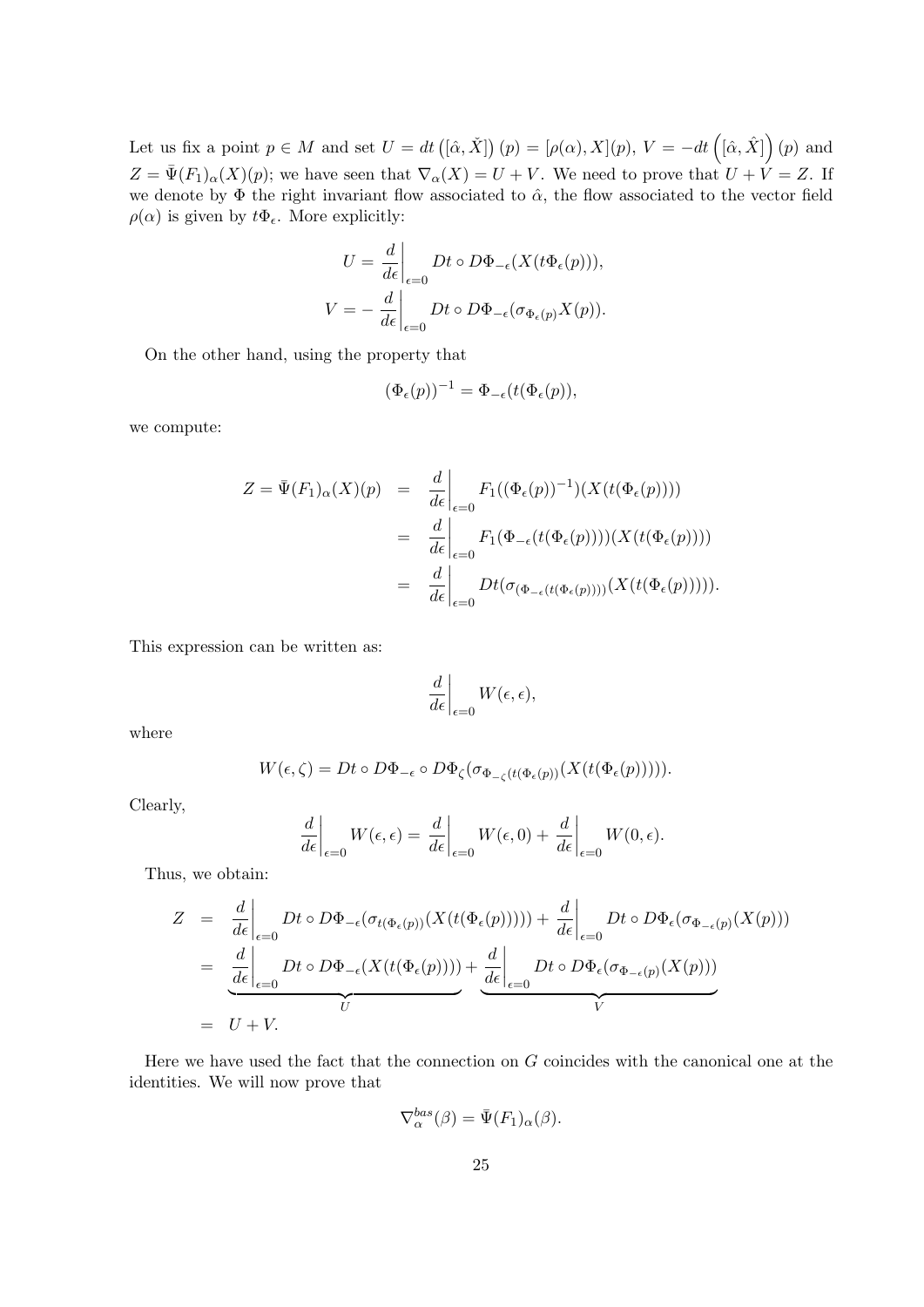Let us set  $Q = [\hat{\alpha}, \hat{\beta}](p)$ ,  $R = -[\hat{\alpha}, \hat{\rho}(\hat{\beta})](p)$  and  $S = \bar{\Psi}(F_1)_{\alpha}(\hat{\beta})(p)$ . We need to prove that  $Q + R = S$ . To this end, we expand Q and R:

$$
Q = \frac{d}{d\epsilon}\Big|_{\epsilon=0} D\Phi_{-\epsilon}(\beta(\Phi_{\epsilon}(p))),
$$
  

$$
R = -\frac{d}{d\epsilon}\Big|_{\epsilon=0} D\Phi_{-\epsilon}(\sigma_{\Phi_{\epsilon}(p)}(\rho(\beta)(p)))
$$

and compute S:

$$
S = \bar{\Psi}(F_1)_{\alpha}(\beta)(p) = \frac{d}{d\epsilon}\Big|_{\epsilon=0} F_1((\Phi_{\epsilon}(p))^{-1})(\beta(t(\Phi_{\epsilon}(p))))
$$
  

$$
= \frac{d}{d\epsilon}\Big|_{\epsilon=0} F_1(\Phi_{-\epsilon}(t(\Phi_{\epsilon}(p))))(\beta(t(\Phi_{\epsilon}(p))))
$$

This expression can be written as:

$$
\left. \frac{d}{d\epsilon} \right|_{\epsilon=0} T(\epsilon, \epsilon),
$$

where

$$
T(\epsilon,\zeta) = D\Phi_{-\epsilon} \circ D\Phi_{\zeta}(F_1(\Phi_{-\zeta}(t\Phi_{\epsilon}(p)))(\beta(t(\Phi_{\epsilon}(p))))).
$$

Clearly,

$$
\left. \frac{d}{d\epsilon} \right|_{\epsilon=0} T(\epsilon, \epsilon) = \left. \frac{d}{d\epsilon} \right|_{\epsilon=0} T(\epsilon, 0) + \left. \frac{d}{d\epsilon} \right|_{\epsilon=0} T(0, \epsilon).
$$

Thus, we obtain:

$$
S = \frac{d}{d\epsilon}\Big|_{\epsilon=0} D\Phi_{-\epsilon} \circ F_1(t\Phi_{\epsilon}(p))(\beta(t\Phi_{\epsilon}(p))) + \frac{d}{d\epsilon}\Big|_{\epsilon=0} D\Phi_{\epsilon} \circ F_1(\Phi_{-\epsilon}(p))(\beta(p))
$$
  

$$
= \frac{d}{d\epsilon}\Big|_{\epsilon=0} D\Phi_{-\epsilon}(\beta(t\Phi_{\epsilon}(p))) + \frac{d}{d\epsilon}\Big|_{\epsilon=0} D\Phi_{\epsilon} \circ F_1(\Phi_{-\epsilon}(p))(\beta(p))
$$
  

$$
= Q + R'.
$$

We only need to show that  $R = R'$ . For this we compute:

$$
R' = \frac{d}{d\epsilon}\Big|_{\epsilon=0} D\Phi_{\epsilon} \circ F_1(\Phi_{-\epsilon}(p))(\beta(p))
$$
  
\n
$$
= -\frac{d}{d\epsilon}\Big|_{\epsilon=0} D\Phi_{\epsilon} \circ \omega_{\Phi_{-\epsilon}(p)} \circ l_{\Phi_{-\epsilon}(p)}(\beta(p))
$$
  
\n
$$
= \frac{d}{d\epsilon}\Big|_{\epsilon=0} D\Phi_{-\epsilon} \circ \omega_{\Phi_{\epsilon}(p)} \circ l_{\Phi_{\epsilon}(p)}(\beta(p))
$$
  
\n
$$
= \frac{d}{d\epsilon}\Big|_{\epsilon=0} D\Phi_{-\epsilon} \circ l_{\Phi_{\epsilon}(p)}(\beta(p)) - \frac{d}{d\epsilon}\Big|_{\epsilon=0} D\Phi_{-\epsilon} \circ \sigma_{\Phi_{\epsilon}(p)} \circ Ds \circ l_{\Phi_{\epsilon}(p)}(\beta(p))
$$
  
\n
$$
= [\hat{\alpha}, \check{\beta}](p) - \frac{d}{d\epsilon}\Big|_{\epsilon=0} D\Phi_{-\epsilon} \circ \sigma_{\Phi_{\epsilon}(p)} \circ Dt(\beta(p))
$$
  
\n
$$
= 0 + R = R.
$$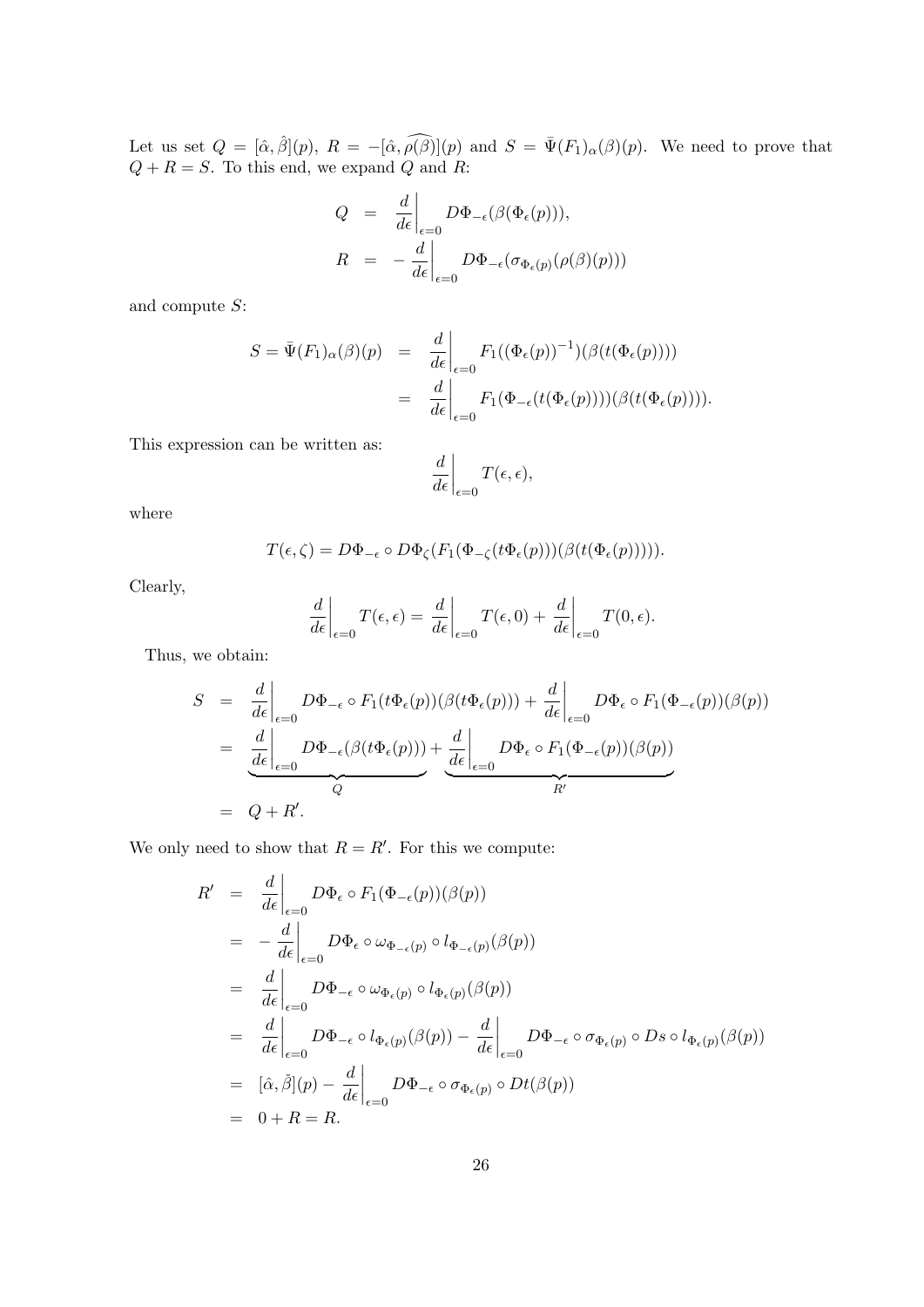We are left with proving that  $\bar{\Psi}(F_2) = K_{\nabla}$ . Instead of computing this directly, we will show that it is a formal consequence of the previous equations and the naturality of the differentiation process with respect to pullback, as explained in Remark 3.15. First, we observe that the statement is true for a groupoid with injective anchor map, as a consequence of the structure equations for a representation up to homotopy. Using the notation of Subsection 4.1, consider the Lie groupoid  $G^{(0)}$  associated to the action of G on itself, and the morphism of Lie groupoids  $\mathfrak{b}_0 : G^{(0)} \to G$ . The connection  $\sigma$  on G induces naturally a connection  $\tilde{\sigma}$  on  $G^{(0)}$ . Since the anchor map of  $G^{(0)}$  is injective, we know that  $\Psi(\text{Ad}_{\tilde{\sigma}}(G^{(0)})) = \text{ad}_{\tilde{\nabla}}(A^0)$ . Moreover, the natural morphism of the underlying complexes, given by the derivative of  $\flat_0$ 

$$
D\flat_0: \mathrm{Ad}_{\tilde{\sigma}}(G^{(0)}) \to \flat_0^*(\mathrm{Ad}_{\sigma}(G)),
$$

is a morphism of representations up to homotopy. By differentiating this morphism we obtain:

$$
D\flat_0: \mathrm{ad}_{\tilde{\nabla}}(A^{(0)}) \to \flat_0^*(\Psi(\mathrm{Ad}_{\sigma}(G))).
$$

On the other hand, the same morphism of chain complexes gives also a morphism:

$$
D\flat_0: \mathrm{ad}_{\tilde{\nabla}}(A^{(0)}) \to \flat_0^*(\mathrm{ad}_{\nabla}(A)).
$$

Because the map of complexes is surjective, we conclude that:

$$
\flat_0^*(\mathrm{ad}_{\nabla}(A)) = \flat_0^*(\Psi(\mathrm{Ad}_{\sigma}(G))).
$$

On the other hand, the map  $b_0$  is a submersion, therefore the pull-back operation is injective and hence  $\mathrm{ad}_{\nabla}(A) = \Psi(\mathrm{Ad}_{\sigma}(G)).$ 

In [5], Crainic and Moerdijk introduced a deformation cohomology associated to a Lie algebroid A, denoted  $H_{\text{def}}(A)$ . They proved that in degree two this cohomology controls the infinitesimal deformations of the Lie algebroid structure and stated a rigidity conjecture (Conjecture 1), which generalizes some rigidity properties of compact Lie groups. This conjecture follows from our previous results:

**Theorem 4.11.** [Conjecture 1 of [5]] If A is a Lie algebroid which admits a proper integrating Lie groupoid G whose fibers are 2-connected, then  $H^2_{\text{def}}(A) = 0$ .

*Proof.* It is Theorem 3.11 in [1] that for any Lie algebroid A and any connection  $\nabla$  on A, there is a natural isomorphism

$$
H_{\text{def}}(A) \cong H(A, \text{ad}_{\nabla}).
$$

Thus, we only need to prove that the cohomology with respect to the adjoint representation vanishes in degree 2. Let us chose a connection  $\sigma$  on the Lie groupoid G and denote by  $\nabla$  the induced connection on A. Then, by Theorem 3.14 and Proposition 4.10, we obtain a map:

$$
\Psi: \hat{C}(G, \mathrm{Ad}_{\sigma}) \to \Omega(A, \Psi(\mathrm{Ad}_{\sigma})) \cong \Omega(A, \mathrm{ad}_{\nabla}).
$$

Since the fibers of  $G$  are 2-connected, Theorem 4.7 implies that this map induces an isomorphism in cohomology in degree 2. Finally, since G is proper, Theorem 3.35 of  $[2]$  implies that  $H^k(G, \mathrm{Ad}_{\sigma}) = 0$  for  $k > 1$ . This concludes the proof.

 $\Box$ 

 $\Box$